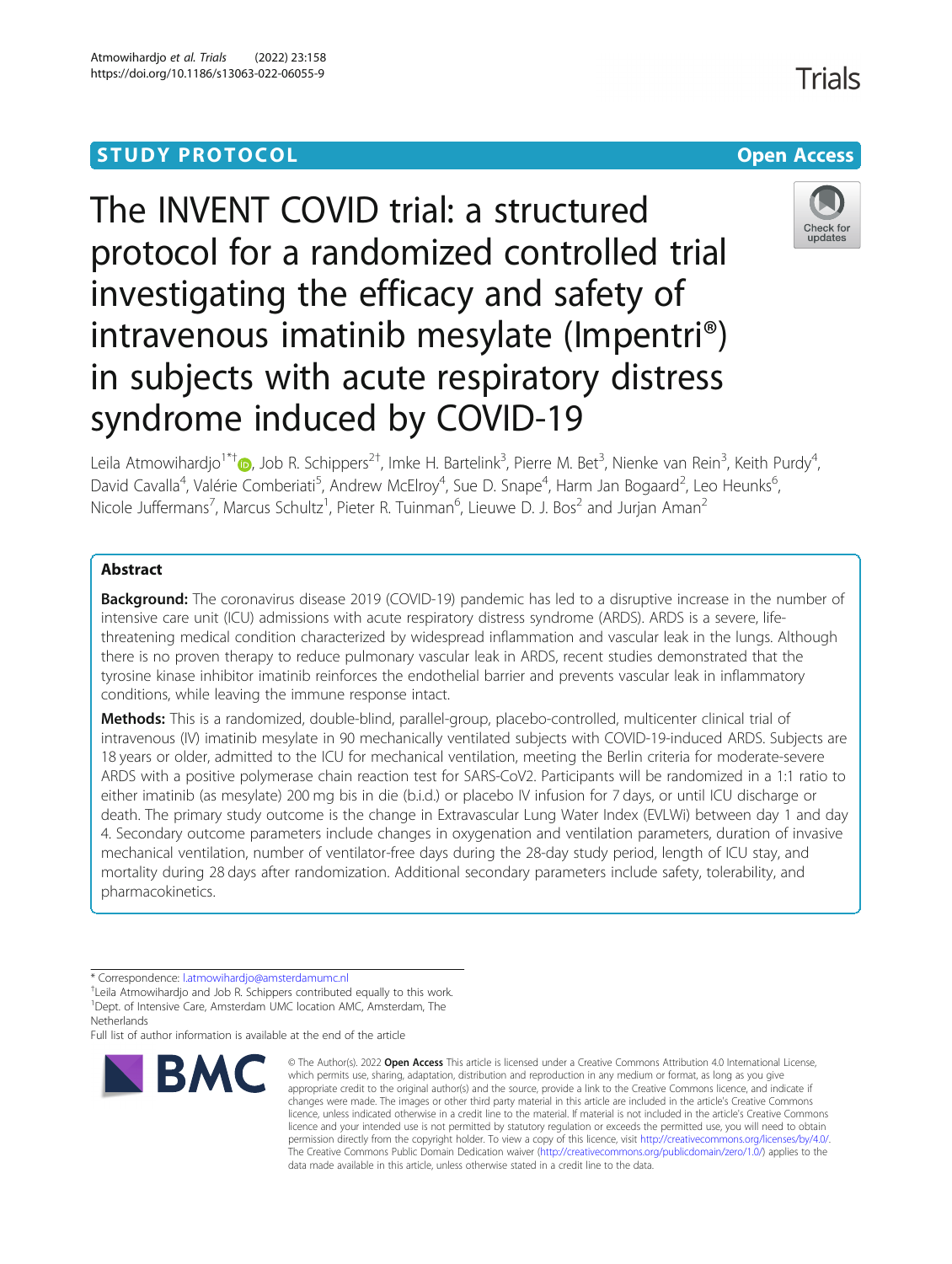Discussion: The current study aims to investigate the efficacy and safety of IV imatinib in mechanically ventilated subjects with COVID-19-related ARDS. We hypothesize that imatinib decreases pulmonary edema, as measured by extravascular lung water using a PiCCO catheter. The reduction in pulmonary edema may reverse hypoxemic respiratory failure and hasten recovery. As pulmonary edema is an important contributor to ARDS, we further hypothesize that imatinib reduces disease severity, reflected by a reduction in 28-day mortality, duration of mechanical ventilation, and ICU length of stay.

Trial status: Protocol version and date: V3.1, 16 April 2021. Recruitment started on 09 March 2021. Estimated recruitment period of approximately 40 weeks.

Trial registration: [ClinicalTrials.gov](http://clinicaltrials.gov) [NCT04794088](mailto:NCT04794088). Registered on 11 March 2021.

Keywords: COVID-19, Randomized controlled trial, Protocol, ARDS, Imatinib, Extravascular lung water, Vascular permeability, Endothelial dysfunction

## Administrative information

Note: the numbers in curly brackets in this protocol refer to SPIRIT checklist item numbers. The order of the items has been modified to group similar items (see [http://www.equator-network.org/reporting-guidelines/](http://www.equator-network.org/reporting-guidelines/spirit-2013-statement-defining-standard-protocol-items-for-clinical-trials/) [spirit-2013-statement-defining-standard-protocol-items](http://www.equator-network.org/reporting-guidelines/spirit-2013-statement-defining-standard-protocol-items-for-clinical-trials/)[for-clinical-trials/](http://www.equator-network.org/reporting-guidelines/spirit-2013-statement-defining-standard-protocol-items-for-clinical-trials/)).

| Title $\{1\}$                                                 | A randomized, double-blind,<br>placebo-controlled study to investi-<br>gate the safety and efficacy of intra-<br>venous imatinib mesylate<br>(Impentri®) in subjects with Acute<br>Respiratory Distress Syndrome in-<br>duced by COVID-19 (INVENT COVID)                                                                                                                                                    |
|---------------------------------------------------------------|-------------------------------------------------------------------------------------------------------------------------------------------------------------------------------------------------------------------------------------------------------------------------------------------------------------------------------------------------------------------------------------------------------------|
| Trial registration {2a and 2b}.                               | The trial was registered on ClinicalTrials.<br>gov on 11-03-2021. The identification<br>number is NCT04794088. The trial is<br>also registered on the EudraCT data-<br>base. The EudraCT number is 2020-<br>005447-23                                                                                                                                                                                       |
| Protocol version {3}                                          | Version 3.1, 16 April 2021                                                                                                                                                                                                                                                                                                                                                                                  |
| Funding {4}                                                   | European Union                                                                                                                                                                                                                                                                                                                                                                                              |
| Author details {5a}                                           | Dr. J. Aman, Dept. of Pulmonary<br>DiseasesAmsterdam UMC, Amsterdam,<br>The Netherlands<br>L. Atmowihardjo, Dept. of Intensive<br>CareAmsterdam UMC, Amsterdam, The<br>Netherlands<br>Dr. L.D.J. Bos, Dept. of Pulmonary<br>Diseases & Dept. of Intensive<br>CareAmsterdam UMC, Amsterdam, The<br>Netherlands<br>J.R. Schippers, Dept. of Pulmonary<br>DiseasesAmsterdam UMC, Amsterdam,<br>The Netherlands |
| Name and contact<br>information for the trial<br>sponsor {5b} | Dr. J. Aman, Dept. of Pulmonary<br>DiseasesAmsterdam UMC, Amsterdam,<br>The Netherlands. E-mail: j.<br>aman@amsterdamumc.nl                                                                                                                                                                                                                                                                                 |
| Role of sponsor {5c}                                          | This is an investigator-initiated study.<br>The sponsor is responsible for funding,<br>study design, management, analyses,<br>interpretation of data and publishing<br>the data.                                                                                                                                                                                                                            |

## Introduction

## Background and rationale {6a} Background of ARDS due to COVID-19

The coronavirus disease 2019 (COVID-19) pandemic has led to an unanticipated increase in the number of patients with acute respiratory distress syndrome (ARDS) admitted to the intensive care unit (ICU), contributing to high morbidity and mortality. In these severe cases, COVID-19 infection is characterized by damage to the alveolocapillary wall and extensive pulmonary capillary leakage. The resulting alveolar flooding leads to impairment of oxygen diffusion and severe hypoxemic respiratory failure. In total, 17–42% of all hospitalized COVID-19 patients develop ARDS, requiring ICU admission or even invasive mechanical ventilation (29–91%). According to recent reviews, mortality may mount up to 15–20% (hospitalized patients) to even 40% in ICU patients [\[42](#page-16-0)]. This makes mortality in ICUtreated COVID-19 patients comparable to mortality in ARDS patients [\[13\]](#page-15-0).

ARDS is characterized by acute onset, bilateral infiltrates on chest imaging due to pulmonary edema and severe hypoxemia despite mechanical ventilation. ARDS results from an overwhelming inflammatory process in the lung, involving damage to the alveolar epithelial and vascular endothelial cells. The early phase of ARDS is characterized by alveolar flooding with protein-rich fluid due to increased vascular permeability. Pulmonary edema in turn leads to poor lung compliance, bilateral infiltrates, and severe hypoxemia [\[25\]](#page-15-0). Recently implemented guidelines recommend dexamethasone [\[34\]](#page-15-0) and tocilizumab [[14](#page-15-0)] to modulate the inflammatory response in COVID-19. However, there is no registered drug to target the increased pulmonary vascular permeability which is seen in ARDS [\[26\]](#page-15-0).

## Rationale for intervention

Previous studies have shown that the anti-leukemic drug imatinib effectively and consistently protects against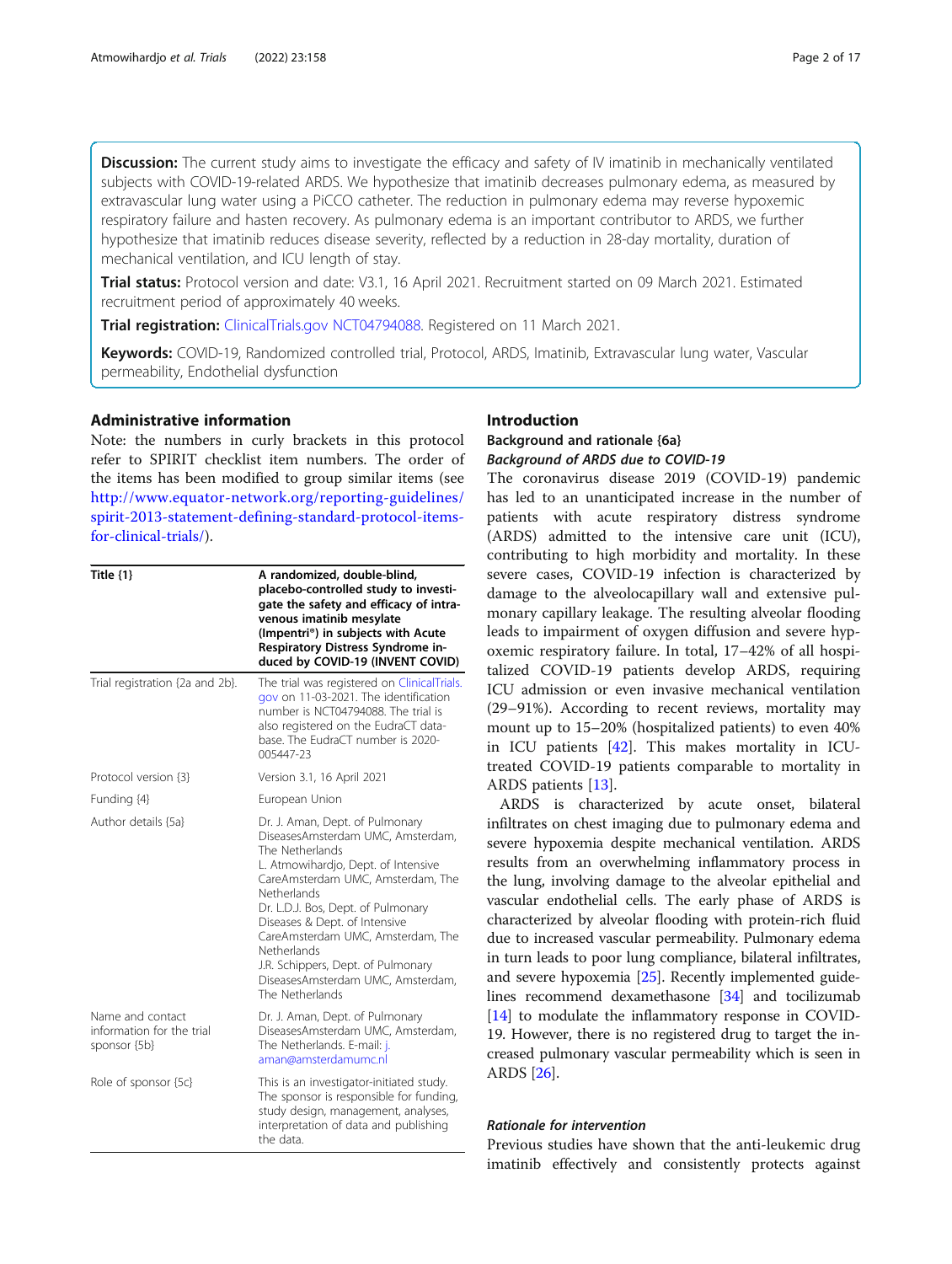pulmonary vascular leak and alveolar edema during inflammatory stimuli  $[3]$  $[3]$ . It was shown that imatinib exerts its protective effect by inhibiting the non-receptor tyrosine kinase Arg/Abl2, a kinase involved in cytoskeletal remodeling in the endothelium during inflammation [\[2](#page-14-0), [3\]](#page-15-0). The protective effects of imatinib were confirmed by several studies by independent research groups. These effects are reviewed elsewhere [[36](#page-15-0)]; a summary is provided in Table 1. The protective effects of imatinib on endothelial barrier integrity were found at plasma concentrations of  $2-10 \mu M$  [[3\]](#page-15-0), which is comparable to plasma levels in patients treated with imatinib for chronic myeloid leukemia  $(2-5 \mu M)$  [[39](#page-15-0)]. This indicates that regular dosing schemes of imatinib are sufficient to protect the endothelial barrier.

The COUNTER-COVID study, a randomized, placebo-controlled clinical trial, evaluated the effect of oral imatinib on the need for oxygen suppletion in patients hospitalized with COVID-19. Although no difference was observed in the time to liberation from oxygen suppletion, a reduction in mortality [HR 0.51] and a reduction in the duration of mechanical ventilation and ICU length of stay was observed [[4\]](#page-15-0), suggesting that vascular leak plays a role particularly in more severe forms of COVID-19 and that imatinib may exert its protective effect in this population. We therefore hypothesize that improved endothelial barrier function through the administration of imatinib during the exudative phase of ARDS will translate into a decrease in the Extravascular Lung Water Index (EVLWi), as measured by PiCCO (Pulse Contour Cardiac Output) monitoring.

Concerning safety, imatinib was shown to have little effect on the immune response. Although developed to target leukemic cells, a normal lymphocytic response was observed in lymphocytes from patients treated with imatinib [[24\]](#page-15-0). Of particular relevance to the current protocol is the fact that treatment with imatinib does not affect the control of primary viral infections [\[28](#page-15-0)]. Finally, extensive safety data on imatinib in COVID-19 were reported in the COUNTER-COVID study, which did not reveal any imatinib-related safety concerns in the 197 COVID-19 patients treated with imatinib [\[4](#page-15-0)]. Gastrointestinal absorption is unreliable in critically ill patients, among others due to disturbed bowel motility and intestinal edema [\[16](#page-15-0), [27](#page-15-0)]. For this reason, an

Table 1

| Model                                       | <b>Effect of imatinib</b>                                               | Reference         |
|---------------------------------------------|-------------------------------------------------------------------------|-------------------|
| In vitro studies                            |                                                                         |                   |
| Rat aortic endothelial cells                | Protects endothelial barrier                                            | [20]              |
| Human umbilical vein endothelial cells      | Protects endothelial barrier Improves cell-matrix adhesion              | $\lceil 3 \rceil$ |
| Human lung microvascular endothelial cells  | Protects endothelial barrier                                            | $\lceil 3 \rceil$ |
| Immortalized endothelial cells              | Protects endothelial barrier                                            | $\lceil 9 \rceil$ |
| Human umbilical vein endothelial cells      | Protects endothelial barrier                                            | [18]              |
| Mouse lung microvascular endothelial cells  | Protects endothelial barrier                                            | [40]              |
| In vivo studies                             |                                                                         |                   |
| Bleomycin-induced lung injury               | Anti-inflammatory<br>Anti-fibrotic                                      | $[35]$            |
| Isolated perfused lung model (mouse)        | Inhibits lung vascular leak                                             | $\lceil 3 \rceil$ |
| Miles assay (mouse)                         | Attenuates vascular leak in skin                                        | $\lceil 3 \rceil$ |
| Cecal Ligation & Puncture (Sepsis) (mouse)  | Attenuates vascular leak in lungs, kidneys                              | $\lceil 3 \rceil$ |
| Intratracheal LPS (mouse)                   | Attenuates pulmonary edema                                              | [18]              |
| Ischemia-reperfusion in reperfusion lung    | Reduces endothelial cytotoxicity                                        | [40]              |
| Miles assay (mouse)                         | Attenuates vascular leak in skin                                        | [9]               |
| Intratracheal LPS (mouse)                   | Attenuates vascular leak and inflammation                               | [23]              |
| Cardiac bypass surgery                      | Attenuates vascular leak, improves perfusion, improves oxygenation      | [19]              |
| Clinical case reports (human)               |                                                                         |                   |
| Pulmonary veno-occlusive disease            | Resolution of pulmonary edema<br>Improvement of oxygenation             | [30]              |
| Bleomycin-induced pneumonitis / lung injury | Resolution of pulmonary edema                                           | $\sqrt{8}$        |
| Idiopathic pulmonary vascular leak          | Resolution of generalized edema<br>Reduction of pulmonary vascular leak | Aman 2013         |
| Drug-induced pneumonitis                    | Resolution of pneumonitis, case series                                  | $[22]$            |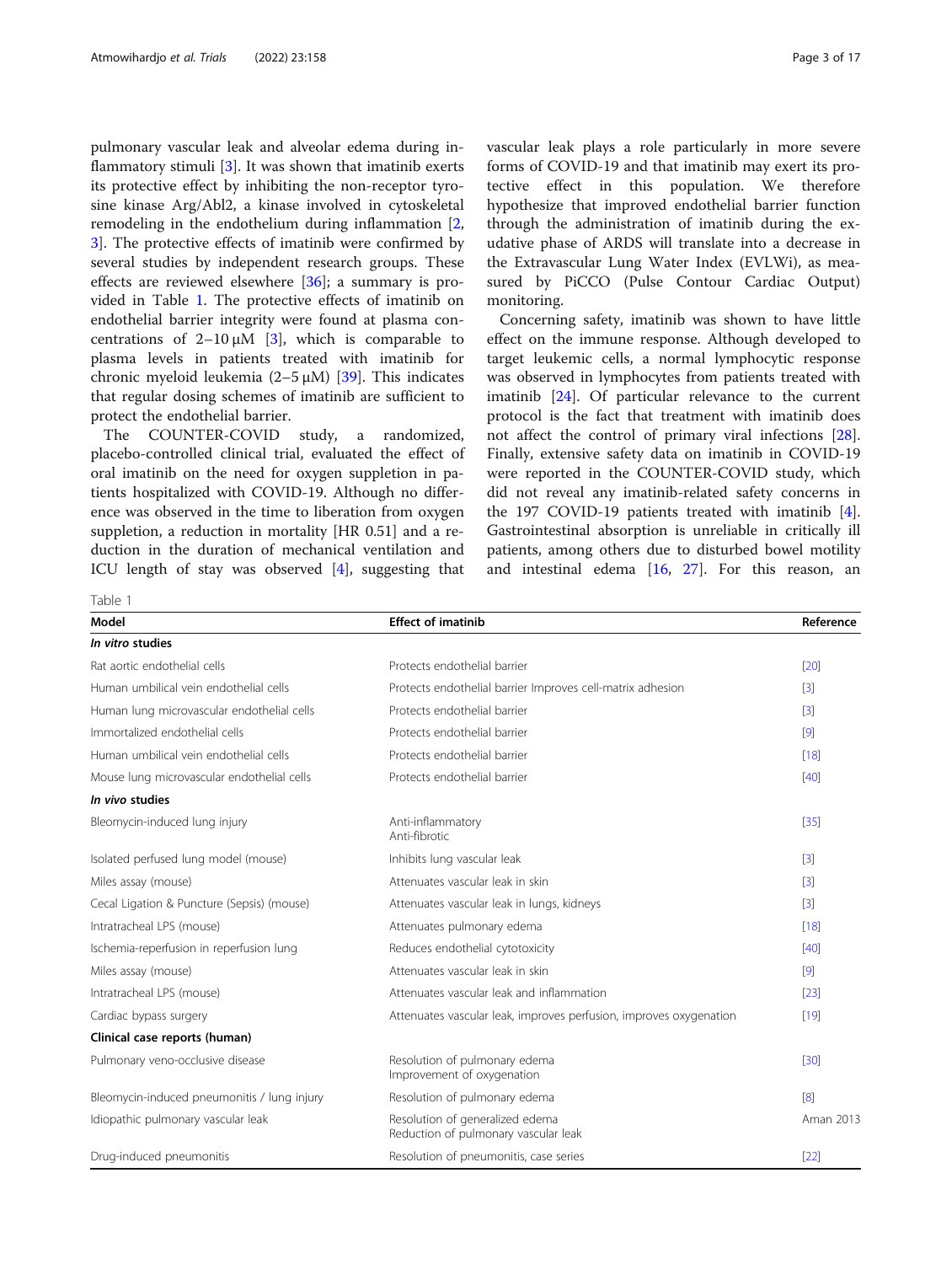intravenous (IV) formulation was developed to achieve stable drug levels in the study population. IV infusion of imatinib has been safely administered to healthy volunteers and showed absolute (> 98%) bioavailability [[32\]](#page-15-0).

In summary, the main aims of the study are twofold: firstly, to investigate the effect of IV imatinib on pulmonary edema and clinical outcomes in mechanically ventilated patients with COVID-19-induced ARDS. Secondly, we aim to evaluate of the safety of IV imatinib in this patient group.

## Objectives {7}

The study's primary objective is to evaluate the effect of IV imatinib compared to placebo on limiting the development of EVLWi in invasively mechanically ventilated subjects with COVID-19-related ARDS. EVLWi is the amount of fluid that is located in the interstitial and alveolar spaces. This measurement is representative of pulmonary edema, which is the main cause of hypoxemic respiratory failure in ARDS.

The secondary objectives of the study are as follows: to evaluate the effect of intravenous imatinib compared to placebo on patient outcomes in mechanically ventilated subjects with COVID-19-related ARDS; to evaluate the safety and tolerability of intravenous imatinib compared to placebo in mechanically ventilated subjects with COVID-19-related ARDS; and to determine imatinib pharmacokinetics in subjects with COVID-19-related ARDS.

#### Trial design {8}

This is a randomized, double-blind, parallel-group, placebo-controlled, multicenter clinical trial comparing the effects of intravenous imatinib with placebo in mechanically ventilated subjects with COVID-19-related ARDS. The study will enroll 90 subjects (45 subjects/ treatment arm, see sample size calculation). In this twoarm study, eligible subjects will be randomly assigned to

receive imatinib or placebo in a 1:1 ratio. All subjects will receive standard of care according to local treatment protocols. At each of the participating centers, standard treatment protocols may include COVID-19-specific medication (e.g., dexamethasone and tocilizumab), low tidal volume ventilation, conservative fluid management, and prone positioning in case of persistent low partial pressure of oxygen / fraction of inspired oxygen (PaO2/ FiO2) ratio.

## Methods: participants, interventions and outcomes

#### Study setting {9}

The research population will be recruited from subjects admitted to the ICU with moderate-severe COVID-19 ARDS, as defined by the Berlin criteria Table 2 [\[6\]](#page-15-0). Patient recruitment will take place in the mixed (medical and surgical) ICUs of the Amsterdam University Medical Center (AUMC), locations AMC and VUMC, Erasmus University Medical Center Rotterdam, OLVG (Onze Lieve Vrouwe Gasthuis) hospital in Amsterdam, and the Dijklander hospital. Additional locations can be considered to support recruitment. The trial received ethical approval from the medical ethics review committee of the Amsterdam UMC, location VUMC, on 22.01.2021 (file number 2020.0752).

## Eligibility criteria {10} Inclusion criteria

To be eligible to participate in this study, a subject must meet all of the following criteria: age  $\geq$  18 years; moderate or severe ARDS, as defined by Berlin definition for ARDS, and intubated for mechanical ventilation; polymerase chain reaction test positive for SARS-CoV2 within the current disease episode; provision of signed written informed consent from the patient or patient's legally authorized representative.

| <b>Table 2</b> Berlin definition of acute respiratory distress syndrome |  |  |  |  |
|-------------------------------------------------------------------------|--|--|--|--|
|-------------------------------------------------------------------------|--|--|--|--|

| Timing                     | Within 1 week of a known clinical insult or new or worsening respiratory symptoms                                        |  |
|----------------------------|--------------------------------------------------------------------------------------------------------------------------|--|
| Chest imaging <sup>a</sup> | Bilateral opacities—not fully explained by effusions, lobar/lung collapse, or nodules                                    |  |
| Origin of edema            | Respiratory failure not fully explained by cardiac failure or fluid overload.                                            |  |
|                            | Need objective assessment (e.g., echocardiography) to exclude hydrostatic edema if no risk factors present               |  |
| Oxygenation <sup>b</sup>   |                                                                                                                          |  |
| Mild                       | 200 mmHg < PaO <sub>2</sub> /FIO <sub>2</sub> $\leq$ 300 mmHg with PEEP or CPAP $\geq$ 5 cmH <sub>2</sub> O <sup>c</sup> |  |
| Moderate                   | 100 mmHg < PaO <sub>2</sub> /FIO <sub>2</sub> $\leq$ 200 mmHg with PEEP $\geq$ 5 cmH <sub>2</sub> O                      |  |
| Severe                     | PaO <sub>2</sub> /FIO <sub>2</sub> $\leq$ 100 mmHg with PEEP $\geq$ 5 cmH <sub>2</sub> O                                 |  |

Abbreviations: CPAP, continuous positive airway pressure; FIO<sub>2</sub>, fraction of inspired oxygen; PaO<sub>2</sub>, partial pressure of arterial oxygen; PEEP, positive

end-expiratory pressure

<sup>a</sup>Chest radiograph or computed tomography scan

Reproduced from: ARDS Definition Task Force, Ranieri VM, Rubenfeld GD, et al. Acute respiratory distress syndrome: the Berlin Definition. JAMA 2012;307:2526-33

be altitude is higher than 1000 m, the correction factor should be calculated as follows:  $[PaO_2/FlO_2 - (barometric pressure/760)]$ 

<sup>&</sup>lt;sup>c</sup>This may be delivered noninvasively in the mild acute respiratory distress syndrome group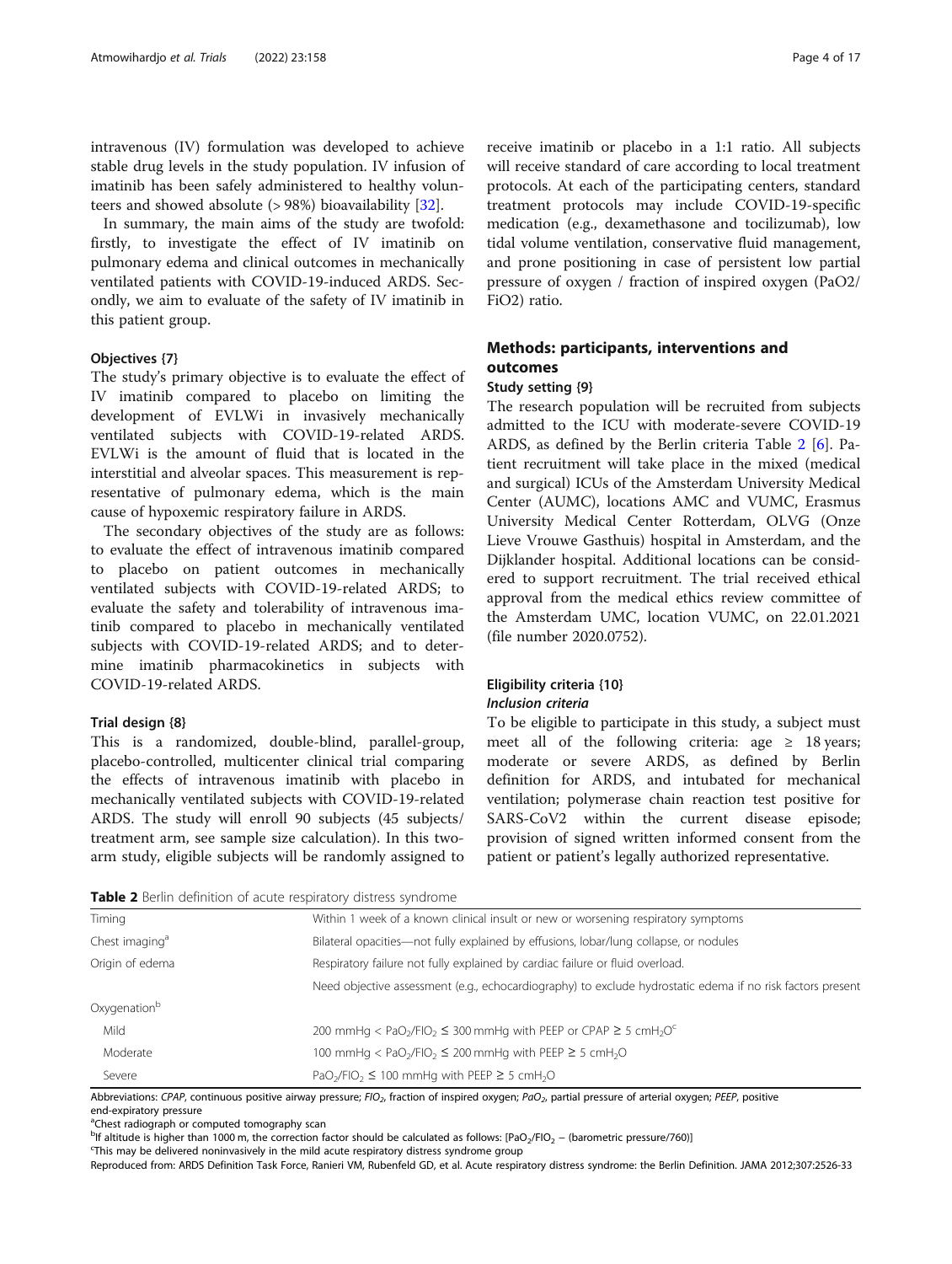## Exclusion criteria

A potential subject who meets any of the following criteria will be excluded from participation in this study:

- Persistent septic shock  $(> 24 h)$  with a mean arterial pressure  $\leq 65$  mmHg and serum lactate level  $> 4$ mmol/L (36 mg/dL) despite adequate volume resuscitation and vasopressor use (norepinephrine >  $0.2 \mu$ g/kg/min) for  $> 6$  h;
- Pre-existing chronic pulmonary disease, including known diagnosis of interstitial lung disease; known diagnosis of chronic obstructive pulmonary disease GOLD Stage IV or forced expiratory volume in 1 s < 30% predicted; diffusing capacity for carbon monoxide < 45% (if test results are available); total lung capacity < 60% of predicted (if test results are available);
- Chronic home oxygen treatment;
- Pre-existing heart failure with known left ventricular ejection fraction < 40%;
- Active treatment of hematological or nonhematological cancer with targeted immuno- or chemotherapy, or thoracic radiotherapy in the last year;
- Currently receiving extracorporeal life support;
- Severe chronic liver disease with Child-Pugh score >  $12:$
- Subjects in whom a decision to withdraw medical care is made (e.g., palliative setting);
- Inability of the ICU staff to initiate investigational medicinal product administration within 48 h of intubation;
- Known to be pregnant or breast-feeding;
- Enrolled in a concomitant clinical trial of an investigational medicinal product;
- White blood cell count <  $2.5 \times 10^9$ /l; hemoglobin < 4.0 mmol/l or thrombocytes  $< 50 \times 10^9$ /l;
- The use of strong CYP3A4 inducers, including the following drugs: Carbamazepine, efavirenz, enzalutamide, phenobarbital, phenytoin, hypericum (St. John's wort), mitotane, nevirapine, primidone, rifabutin, rifampicin;
- The presence of an intra-aortic balloon pump (IABP);
- Known medical history of aortic aneurysm in the trajectory of the PiCCO measurement between central venous line and arterial detector;
- Known medical history of an intracardiac shunt.

## Who will take informed consent? {26a}

Informed consent will be obtained by a good clinical practice (GCP) and protocol-trained investigator on site.

The recruitment of study subjects is as follows:

If a legal representative is present/accessible upon ICU admission:

The treating physician asks the legal representative if they would consider their relative participating in a clinical trial for which their relative may be eligible and obtains their permission for a member of the study team to contact the legal representative.

If the legal representative is not present/accessible at ICU admission:

The treating physician contacts the study team who initiates the deferred consent procedure. During the deferred consent period, a member of the study team will regularly attempt to contact the patient's legal representative to obtain consent. In case that the legal representative cannot come to the hospital within the deferred consent period (e.g. due to COVID-19-related quarantine), the consent procedure will be done by phone and e-mail. The legal representative will first be informed by phone. After the phone call, the legal representative will receive the participation information including the informed consent form by e-mail, after which the reflection period of at least 6 h begins. To confirm participation, the legal representative will sign the informed consent form and send a copy by e-mail. The investigator will sign the copy and return the completed informed consent form. A signed hardcopy will be returned to the investigator personally, or by mail. The investigator will in turn send a double signed informed consent form to the legal representative.

## Informed consent

The investigator gives the patient information and consent statement to the patient's legal representative, answering any questions about the study they may have and provide additional information when requested. The legal representative has at least 6 h to read and consider whether to provide consent. The informed consent form is signed within 48 h from ICU admission.

## Interventions

## Explanation for the choice of comparators {6b}

The study is a placebo-controlled trial. The placebo consists of an isotonic sterile solution buffered with 0.01 M acetate (adjusted to pH 5.0) and the tonicity adjustment is by use of glycerol (1.9% v/v). A placebo has been chosen because it will not give any beneficial effect and thus the placebo group is a good representation of the standard of care.

## Intervention description {11a}

The intervention is IV imatinib. The infusion consists of an isotonic sterile solution of imatinib (Impentri®) 8 mg/ ml, equivalent to 9.557 mg/mL of imatinib mesylate,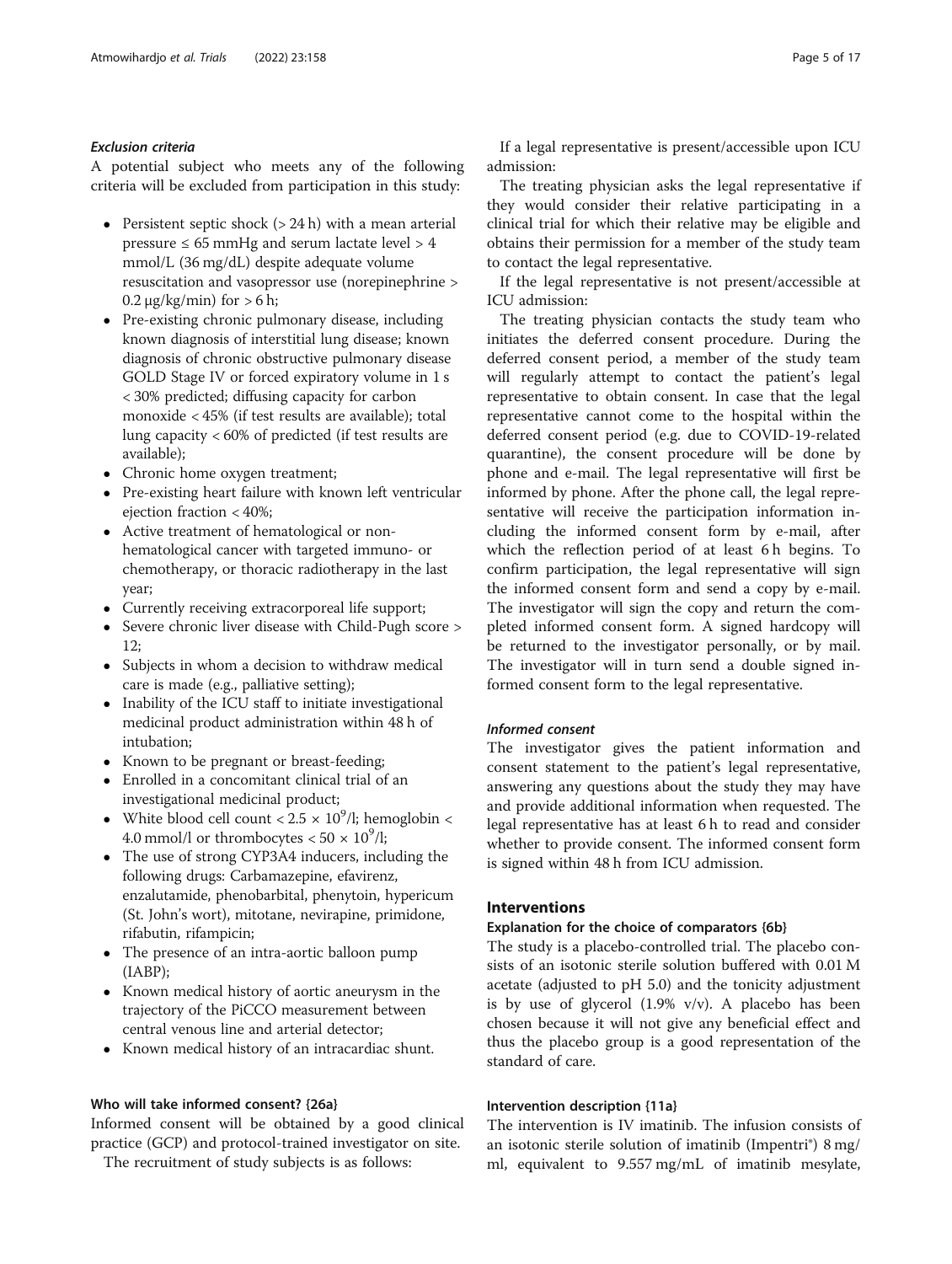buffered with 0.01 M acetate (adjusted to pH 5.0), and the tonicity adjustment is by use of glycerol  $(1.9\% \text{ v/v})$ .

A 25 ml volume of the investigational medicinal product (IMP) will be administered over 2 h as an IV infusion. This corresponds to a dose of 200 mg imatinib (100 mg/h, 12.5 ml/h), or 25 ml placebo (12.5 ml/h). Treatment will be administered twice daily (400 mg total daily imatinib dose) for up to 7 days, or until ICU discharge or death. The first dose of the IMP will be administered on day 1, as soon as possible after randomization. IMP should be administered  $12 h$  ( $\pm 2 h$ ) apart between 06:00 and 10:00 in the morning and 18:00 and 22:00 in the evening. On day 1, the first dose of IMP may be administered between 04:00 and 12:00 (08:  $00 \pm 4$  h) and the second dose between 16:00 and 24:00 (20:00 ± 4 h). Patients commencing treatment after 12: 00 on day 1 should receive only one dose of IMP (between 16:00 and 24:00).

The administration should be by a central venous catheter, which is part of standard patient care. During the administration of the IMP, concomitant medication should not be given via the same central venous catheter but via other indwelling venous catheters.

Full details on the formulations are enclosed in the Investigational Medicinal Product Dossier (IMPD). The investigator's brochure and IMPD will be available to the site investigator and will also be kept on file in the trial master file (TMF).

## Criteria for discontinuing or modifying allocated interventions {11b}

Participants have to stop with the IMP if they meet any of these criteria: leukocytes <  $2.0 \times 10^9$ /L; thrombocytes  $< 50 \times 10^9$ /L, aspartate transaminase (AST) / alanine transaminase (ALT): elevation of  $> 10\times$  upper limit of normal (ULN) in case of AST/ALT within reference values at baseline/inclusion or an elevation of > 10× baseline in case of elevated AST/ALT at baseline/ inclusion: bilirubin: elevation of  $> 3 \times$  ULN in case of bilirubin levels within reference values at baseline/ inclusion or an elevation of  $> 3x$  baseline in case of elevated bilirubin levels at baseline/inclusion; occurrence of life-threatening arrhythmias, including Torsade-de-Pointe, ventricular fibrillation, or ventricular tachycardia.

#### Strategies to improve adherence to interventions {11c}

To improve adherence to the intervention protocol, standard operating procedures (SOPs) have been written and all investigators have been trained to adhere to the SOPs. The topics of these SOPs include screening and study inclusion, blood sampling, PiCCO measurements, and lung ultrasound.

## Relevant concomitant care permitted or prohibited during the trial {11d}

## Concomitant medication

Subjects included in the study will be otherwise treated by the ICU staff not involved in the study, according to institutional and international guidelines. Throughout the study investigators/treating physicians may prescribe any concomitant medications or treatments deemed necessary to provide adequate supportive care. Concomitant medications prescribed for the patient will be reviewed daily while the patient is in the ICU. Use of anti-coagulants, systemic steroids, drugs that inhibit CYP3A4, antibiotics, tocilizumab, or other clinically relevant medications (e.g. vasopressors or drugs used to treat adverse events) will be recorded daily in the electronic Case Report Form (eCRF) between day 1 and day 10.

#### Concomitant supportive care

Supportive measures for ARDS include lung-protective ventilation [\[1](#page-14-0)] and, where indicated, ventilation in prone positioning [[15\]](#page-15-0), treatment with neuromuscular blockers [[31\]](#page-15-0), extracorporeal membrane oxygenation (ECMO) [[10,](#page-15-0) [37\]](#page-15-0), and restrictive fluid management [Wiedemann 2006], may be applied at the treating physicians' discretion. Application of prone positioning, neuromuscular blockers, or ECMO should be recorded in the eCRF, together with the duration of the procedure in hours. Directions for concomitant supportive care include:

#### Ventilator settings

Ventilation setting should be in accordance with existing guidelines for subjects with ARDS. This consists of low tidal volumes targeting  $\pm$  6 ml/kg ideal body weight and titrated positive end-expiratory pressure (PEEP) levels. Also, low driving pressures could be considered.

#### Oxygenation targets

The oxygenation target ranges for  $SpO<sub>2</sub>$  and PaO<sub>2</sub> are 92 to 96%, and 8 to 11.5 kPa, respectively.

#### Sedation

Sedation follows the local guidelines for sedation in each participating unit. In general, these guidelines favor the use of analgo-sedation over hypno-sedation, the use of bolus over continuous infusion of sedating agents, and the use of sedation scores.

## Fluid balance

A fluid balance targeted at normovolemia and diuresis of  $\geq$  0.5 ml/kg/h should be maintained, with lowthreshold use of furosemide to maintain normovolemia. Crystalloid infusions are preferred over colloid infusions.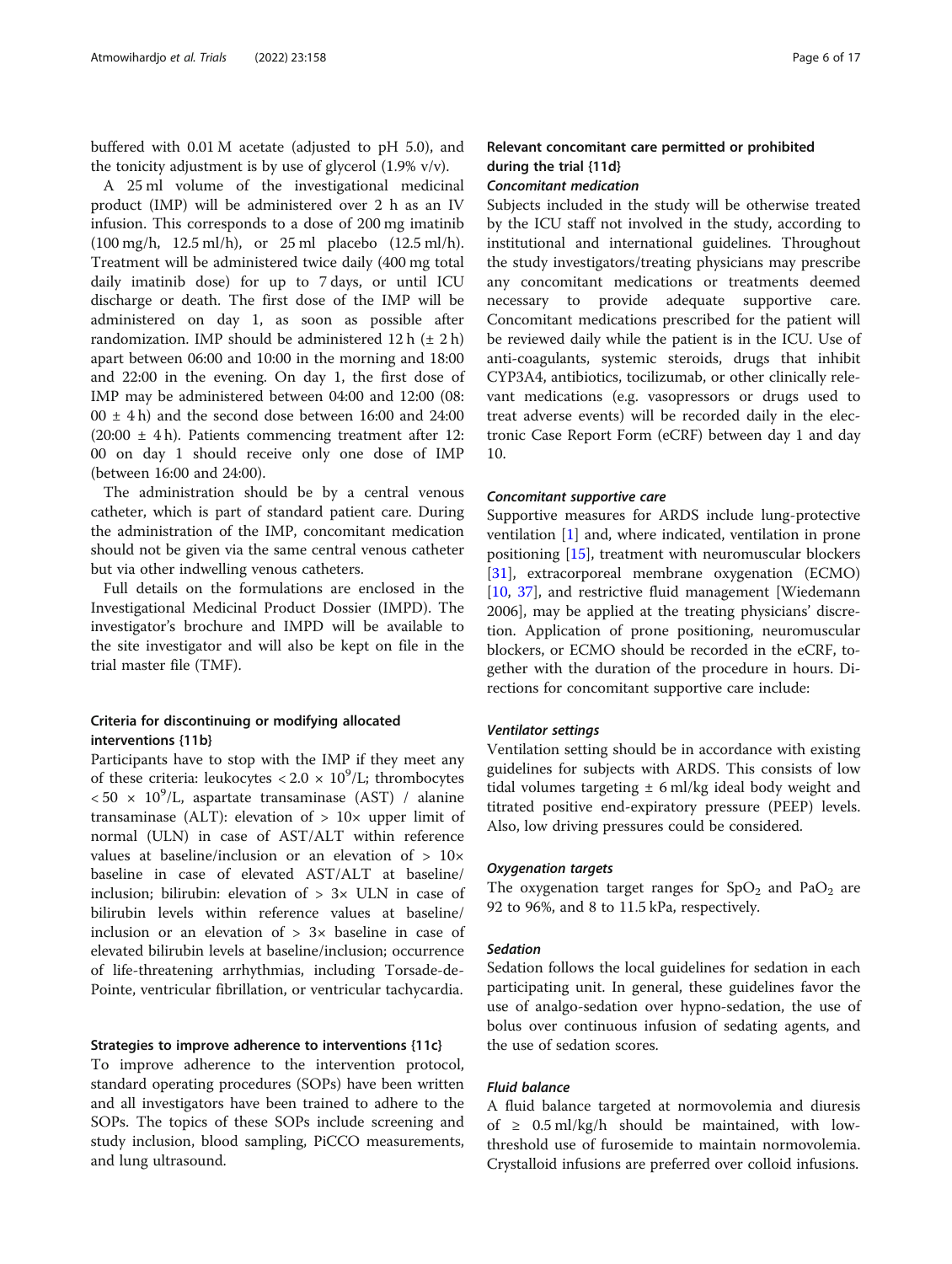## Provisions for post-trial care {30}

The sponsor/investigator has liability insurance which is in accordance with article 7 of the Dutch Medical Research Involving Human Subjects Act (WMO).

The sponsor also has insurance that is in accordance with the legal requirements in the Netherlands (Article 7 WMO). This insurance provides cover for damage to research subjects through injury or death caused by the study. The insurance applies to the damage that becomes apparent during the study or within 4 years after the end of the study.

## Outcomes {12}

## Main study outcomes

The main study outcome is the change in Extravascular Lung Water Index (EVLWi) between baseline (day 1) and day 4. The primary endpoint will be expressed as mean ± standard deviation. This parameter was chosen as it is a direct measurement of pulmonary edema.

## Secondary study outcomes

The secondary study outcomes include the effect of intravenous imatinib compared to placebo on clinical outcomes (i.e. ventilator parameters and organ function) in mechanically ventilated subjects with COVID-19 related ARDS, the evaluation of the safety and tolerability of intravenous imatinib compared to standard of care, and the pharmacokinetics of intravenous imatinib.

## Ventilator parameters

The difference and change from baseline in ventilator parameters, oxygenation, and lung mechanics between patients receiving imatinib versus the standard of care will be investigated. The following parameters will be used:

- Pulmonary vascular permeability index (days 1, 2, 4 and 7), expressed as PVPi = EVLW / PBV (pulmonary blood volume), where PBV = ITBV (intra-thoracic blood volume) − GEDV (global-end diastolic volume)
- Oxygenation index (days 1, 2, 4, 7, 10 and day 28, if available), expressed as  $OI$  = mean airway pressure  $\times$  $FiO<sub>2</sub> \times 100$  / PaO<sub>2</sub> (in kPa)
- PaO<sub>2</sub>/FiO<sub>2</sub> ratio (days 1, 2, 4, 7, 10 and day 28, if available)
- Airway driving pressure (days 1, 2, 4, 7, 10 and day 28, if available)
- Compliance of the respiratory system (days 1, 2, 4, 7, 10 and day 28, if available)
- Mechanical power (days 1, 2, 4, 7, and 10 and day 28, if available), expressed as MP =  $0.098 \times RR \times V_T$  $\times$  [PEEP +  $\Delta P_{insp}$ ]

## Organ function and outcome

The difference and change in clinical outcome will be investigated by recording the following:

- Sequential Organ Failure Assessment (SOFA) score (days 1, 2, 4, 7, 10 and day 28, if available);
- Number of ventilator-free days and alive at day 28;
- Duration of mechanical ventilation (days) between days 1 and 28;
- Length of ICU stay (days) between days 1 and 28;
- Hospital length of stay (days) between days 1 and 28;
- 28-day mortality.<br>• 9-point WHO or
- 9-point WHO ordinal Scale for Clinical Improvement [[43](#page-16-0)]

## Safety parameters

The following parameters will be recorded to evaluate drug safety:

- Blood cell count, i.e. hemoglobin, thrombocytes and leucocytes (days 1, 2, 4, 7 and 10);
- Kidney function, estimated glomerular filtration rate, sodium, and potassium (days 1, 2, 4, 7 and 10);
- Liver enzymes, i.e., AST, ALT, alkaline phosphatase, γ-glutamyl transferase, total bilirubin (days 1, 2, 4, 7 and 10);
- N-terminal prohormone of brain natriuretic peptide (days 1, 2, 4, 7 and 10);
- Serious adverse events (SAE)/adverse events (AE);
- Corrected QT interval (days 1, 2, 4, 7 and 10).

## Pharmacokinetics

Imatinib plasma levels will be measured throughout days 1 to 7. In post hoc analyses, imatinib pharmacokinetics will be analyzed, using the following parameters:

- Imatinib plasma levels on day 1, drawn during IMP infusion, approximately 2 h after the start of the infusion (i.e., at the end of the infusion) and at 4 and 8 h after the start of IMP infusion. Imatinib plasma levels once daily on days 2, 4, and 7; the time of each administration and blood sample will be recorded.
- Albumin, alpha-1-acid glycoprotein (AAG) on day 1 (at 4 and 8 h after the start of IMP infusion), and on days 2, 4 and 7.

## Participant timeline {13}

Participant timeline is shown in Table [3.](#page-7-0)

 $EVLWi$  Extravascular Lung Water Index;  $FiO<sub>2</sub>$  fraction of inspired oxygen;  $PaO<sub>2</sub>$  partial pressure of oxygen; SARS-CoV-2 severe acute respiratory syndrome coronavirus 2; SoC standard of care;  $SpO<sub>2</sub>$  peripheral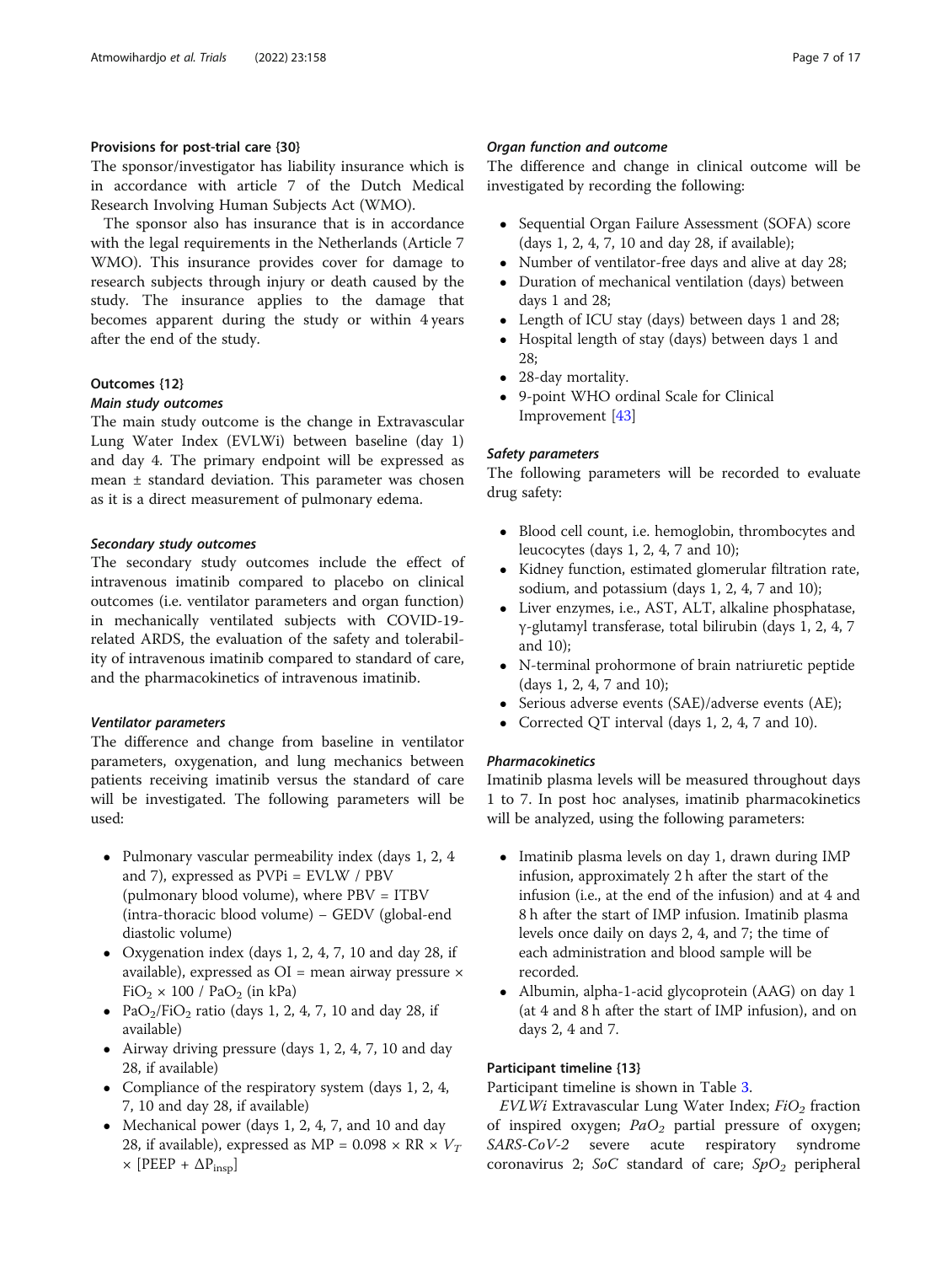#### <span id="page-7-0"></span>Table 3 Participant timeline

| Study period                                                                                                     | <b>Screening Baseline Treatment</b> |   |                |                |       |                             |          | Follow-up        |                 |
|------------------------------------------------------------------------------------------------------------------|-------------------------------------|---|----------------|----------------|-------|-----------------------------|----------|------------------|-----------------|
| Study day (± window)                                                                                             | $0 - 1$                             | 1 | $\overline{2}$ | 3 <sub>4</sub> | 5 6 7 |                             |          | $10$ $11-$<br>27 | 28 $(\pm$<br>3) |
| <b>ELIGIBILITY</b>                                                                                               |                                     |   |                |                |       |                             |          |                  |                 |
| (Deferred) Informed consent                                                                                      | X                                   |   |                |                |       |                             |          |                  |                 |
| Demographics                                                                                                     | Χ                                   |   |                |                |       |                             |          |                  |                 |
| Relevant medical history                                                                                         | Χ                                   |   |                |                |       |                             |          |                  |                 |
| SARS-CoV-2 diagnostic test review                                                                                | Χ                                   |   |                |                |       |                             |          |                  |                 |
| Assess ARDS diagnosis and severity                                                                               | X                                   |   |                |                |       |                             |          |                  |                 |
| Inclusion and exclusion criteria                                                                                 | Χ                                   |   |                |                |       |                             |          |                  |                 |
| STUDY INTERVENTION                                                                                               |                                     |   |                |                |       |                             |          |                  |                 |
| Randomization                                                                                                    |                                     | Χ |                |                |       |                             |          |                  |                 |
| IMP administration                                                                                               |                                     | Χ | Χ              | X X            | X X X |                             |          |                  |                 |
| Treatment with SoC                                                                                               | Χ                                   | Χ | X              | X X            | X X X |                             | X X      |                  | X               |
| <b>STUDY PROCEDURES</b>                                                                                          |                                     |   |                |                |       |                             |          |                  |                 |
| 12-lead Electrocardiogram                                                                                        | Χ                                   | Χ | Χ              | Χ              |       | Χ                           | Χ        |                  |                 |
| Height and weight                                                                                                |                                     | X |                |                |       |                             | X        |                  |                 |
| Targeted physical examination                                                                                    |                                     | X | X              | X X            | X X X |                             |          |                  |                 |
| Vital signs: temperature, pulse rate, blood pressure, respiratory rate, SpO <sub>2</sub> and<br>FiO <sub>2</sub> | Χ                                   | X | X              | X X            | X X X |                             | X        |                  |                 |
| Placement of central venous catheter and PiCCO catheter                                                          | Χ                                   |   |                |                |       |                             |          |                  |                 |
| EVLWi and PVPi                                                                                                   |                                     | Χ | Χ              | Χ              |       | Χ                           |          |                  |                 |
| Mechanical ventilation parameters <sup>(i)</sup>                                                                 |                                     | Χ | X              | X              |       | Χ                           | Χ        |                  | $\times$        |
| Arterial blood gas                                                                                               |                                     | Χ | X              | X              |       | X                           | X        |                  |                 |
| SOFA score and OI                                                                                                |                                     | X | Χ              | Χ              |       | X                           | X        |                  | Χ               |
| Clinical status                                                                                                  |                                     | Χ | Χ              | X X            | X X X |                             | $\times$ |                  | Χ               |
| PK sampling                                                                                                      |                                     | X | $X^{(m)}$      | $X^{(m)}$      |       | $\mathsf{X}^{(\mathsf{m})}$ |          |                  |                 |
| Blood, plasma and serum sampling for biomarker studies                                                           |                                     | Χ | X              | X              |       | Χ                           | Χ        |                  |                 |
| Thoracic ultrasound (optional)                                                                                   |                                     | Χ |                | Χ              |       | Χ                           |          |                  |                 |
| Targeted medication review (including use of vasopressors)                                                       |                                     | Χ | Χ              | X X            | X X X |                             |          | X                | X               |
| Adverse event evaluation                                                                                         |                                     | Χ | X              | X X            | X X X |                             | X.       | $\times$         | $\times$        |
| SAFETY LABORATORY                                                                                                |                                     |   |                |                |       |                             |          |                  |                 |
| Hematology, chemistry, liver function tests, coagulation                                                         | Χ                                   | Χ | Χ              | Χ              |       | Χ                           | Χ        |                  |                 |
| Pregnancy test for females of childbearing potential                                                             | X                                   |   |                |                |       |                             |          |                  |                 |

oxygen saturation; OI Oxygenation Index; PVPi pulmonary vascular permeability index; SOFA score Sequential Organ Failure Assessment score

- (a). To be performed prior to randomization.
- (b).Or until hospital discharge, if earlier.
- (c). If the patient has been discharged before day 28, this assessment may be conducted by telephone or with a home visit by study staff. For visits conducted by telephone, it will not be possible to perform some scheduled assessments (e.g., ECG). Where patients have discontinued the study

prematurely, day 28 assessments should be performed, where possible.

- (d).Medical history includes an estimate of date and time of first signs and symptoms and presence of co-morbidities (e.g., respiratory, cardiovascular, metabolic, malignancy, endocrine, gastrointestinal, immunologic, renal).
- (e). Tests performed prior to hospital admission are acceptable provided the test result is from a laboratory or validated point of care test.
- (f). Documentation of evidence to confirm diagnosis and ARDS severity according to Berlin definition.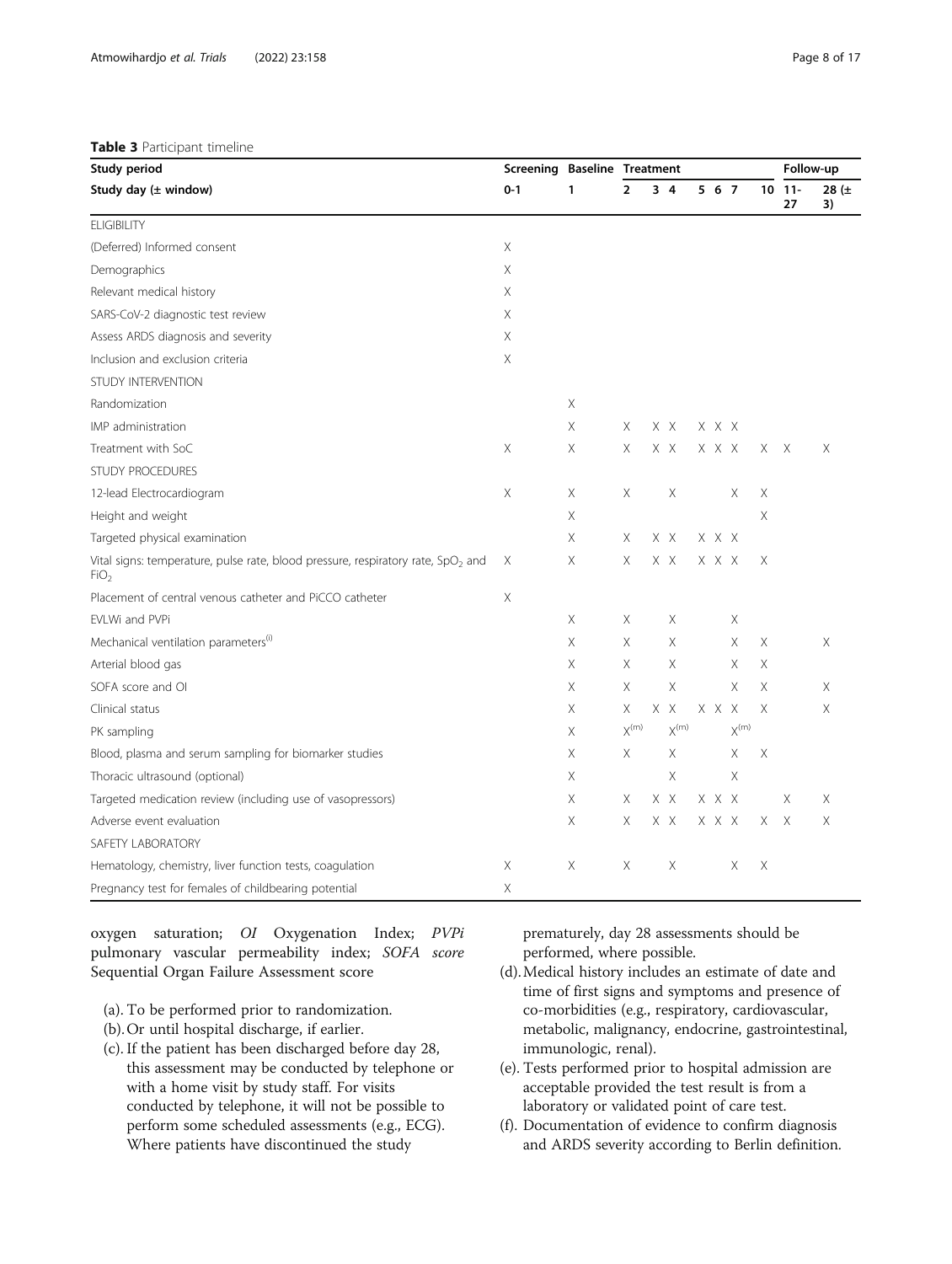- (g). Randomization and the first dose of IMP must take place within 48 h of intubation. IMP should be administered twice daily,  $12 h (+ 2 h)$  apart between 06:00 and 10:00 in the morning and 18:00 and 22:00 in the evening. Exceptions apply on day 1—see Intervention description {11a}
- (h).Where clinically indicated.
- (i). Air driving pressure; respiratory system compliance, PEEP, tidal volume, and mechanical power.
- (j). OI: Assess once daily, in case of more measurements per calendar day, the worst OI, and all related measurements will be taken. Manual techniques should be used only if automated devices are not available.
- (k). Record any change in clinical status: change in extubation or reintubation; first unassisted breathing or death; discharge from ICU, hospital, or death; WHO ordinal Scale for Clinical Improvement.
- (l). Plasma samples for the determination of imatinib, albumin, and AAG are taken at 4 h and between 7 and 8 h after the start of the first IMP infusion. Where PK sampling cannot be performed on day 1, samples will be taken 3 h and 7 h after the start of the first IMP infusion on day 2 instead. For a subgroup of patients, extra samples will be taken during the IMP infusion and 2 h after the start of the first infusion (i.e., at the end of the infusion).
- (m)Pre-IMP infusion (am or pm dose).
- (n).Laboratory tests performed in the 48 h prior to the first dose of study treatment will be accepted for determination of eligibility. If multiple tests are performed during this time, the test closest to dosing will be regarded as the formal sample to confirm eligibility.
- (o).Any laboratory tests performed as part of routine clinical care within  $\pm$  1 day of day 10 assessment while hospitalized can be used.

## Sample size {14}

The number of subjects scheduled for inclusion in the study is 90, including 45 subjects in the placebo arm and 45 subjects in the imatinib mesylate arm.

Sample size calculations were done with the formula:  $zα/2 - zπ = (n/2)1/2 \times (μ1 - μ2)/σ$ , in which  $zα/2 - zπ$ = 2,8 ( $\alpha$  = 5% en  $\pi$  = 80%). The change ( $\Delta$ ) in EVLWi between day 0 and day 4 is the primary outcome. We expect the baseline EVLWi to be around 17 ml/kg, as previously described for patients with moderate-severe ARDS [\[17](#page-15-0), [21\]](#page-15-0). In the placebo group, we expect the  $\Delta$ EVLW day 0 and day 4 to be 0.5 ( $\mu$ 1), based on previous literature [[11,](#page-15-0) [33](#page-15-0)]; in the imatinib group, we expect the  $\Delta$ EVLWi to be – 4 ( $\mu$ 2). This is considered a clinically relevant difference as this difference was found to

independently predict ARDS mortality in another clinical study [\[7](#page-15-0)]. The expected treatment effect is based on the imatinib effect observed in preclinical data: 25% re-duction in vascular leak [[3\]](#page-15-0). The sigma (σ) for  $ΔEVLWi$ is set at 7.0, based on previous EVLWi studies [[11](#page-15-0), [17](#page-15-0)]. Using the equation above, this yields 76 subjects with 38 subjects/arm. Taking into account a dropout rate of 15%, a total of 90 subjects will be recruited.

## Recruitment {15}

Subjects will be recruited in the ICUs of the AUMC, locations AMC and VUMC, the Onze Lieve Vrouwe Gasthuis (Amsterdam), the Erasmus Medical Center (Rotterdam), and the Dijklander hospital. Additional centers are under consideration. With a minimum of 5 active centers and an anticipated duration of the trial of 18 months, and a target number of inclusions of 90 subjects, this means that  $90/5 = 18$  subjects per center need to be enrolled, which amounts to < 0.25 subjects/ center/week. When considering the AMC and VUMC as representative hospitals, the required rate of inclusion/ center is below the current rate of presentations/center.

## Assignment of interventions: allocation Sequence generation {16a}

Subjects will be randomized 1:1 to receive a placebo or imatinib. Randomization will take place via Castor Electronic Data Capture (EDC) using a computergenerated allocation sequence based on variable block sizes (2–6 patients/block) with stratification per participating center.

#### Concealment mechanism {16b}

Upon randomization in Castor EDC, the pharmacy receives an automatic notification of the study participant's allocation, which is not visible to the investigators. Subsequently, an order for the IMP is placed in the electronic patient record, which directly informs the pharmacy to start preparation of the IMP.

#### Implementation {16c}

The researcher who includes the participant fills in the eligibility criteria in the eCRF and then randomizes the participant using the 'Randomize' button in Castor EDC. The researcher specified the method of computergenerated allocation sequence generation by variable block sizes in Castor EDC before the start of the study. The automatic allocation sequence determines the assignment of the patient to the blinded intervention. After randomization, the patient is enrolled into the study.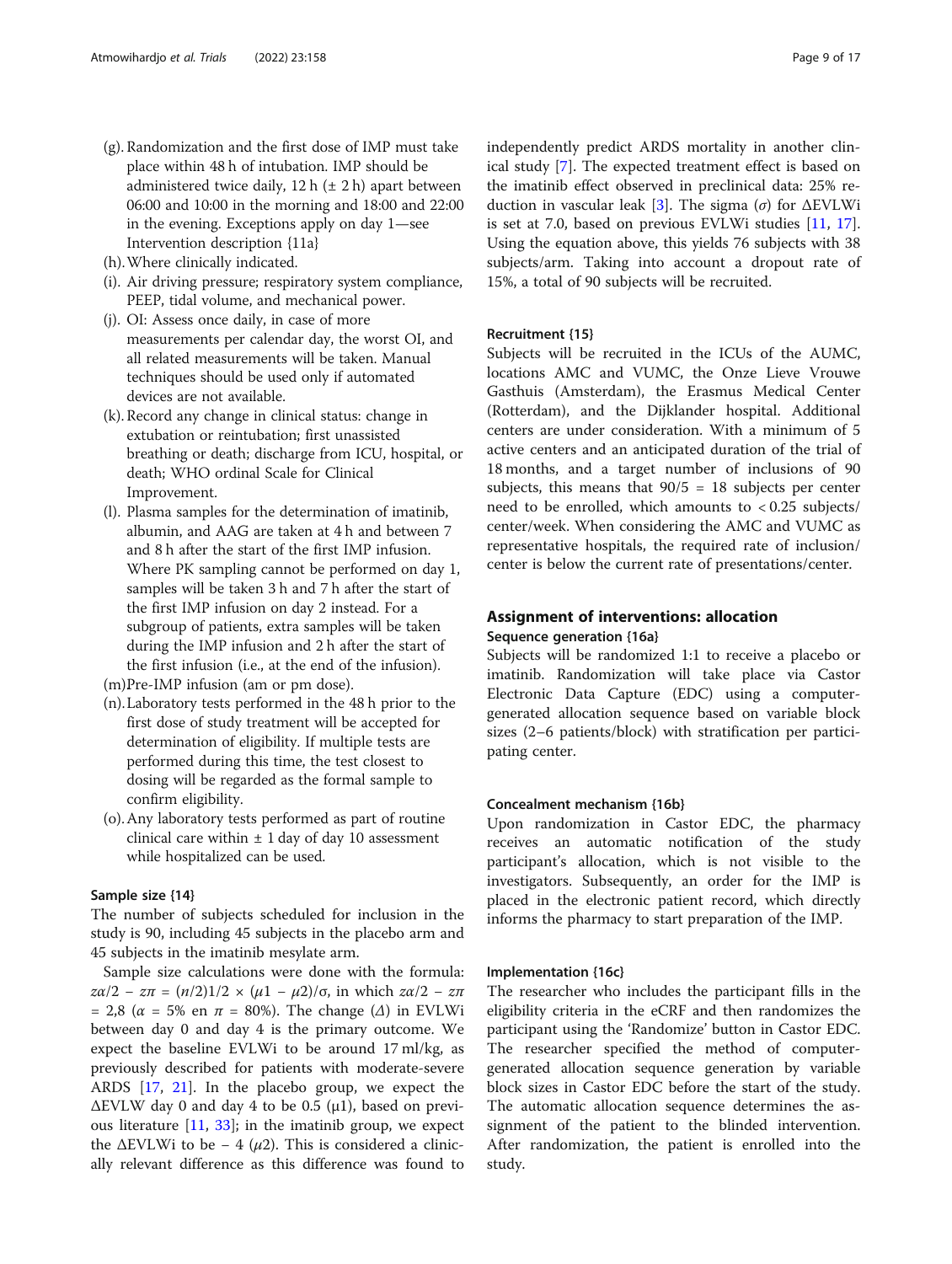## Assignment of interventions: Blinding

Who will be blinded {17a}

This is a double-blind study. Subjects, clinical staff (nurses and physicians), and investigators will be blinded for study medication, to prevent reporting bias.

The imatinib solution is slightly yellow, while the placebo is transparent. Therefore, blinding will be guaranteed by using colored syringes and infusion lines containing the IMP, which ensures that the content will not be visible during treatment. Investigators will remain blinded to each participant's assigned study treatment throughout the course of the study. To maintain this blind, an otherwise uninvolved third party will be responsible for the reconstitution and dispensation of all study treatments and will endeavor to ensure that there are no differences in time taken to dispense following randomization.

#### Procedure for unblinding if needed {17b}

Codebreaking is allowed in any of the following circumstances: treatment of an individual in a medical emergency where knowledge of the treatment allocation is required; in the event of a Suspected Unexpected Serious Adverse Reaction (SUSAR) the subject will be unblinded if this is required for treatment of the SUSAR; if the ICU staff/researcher is accidentally exposed to study medication.

The unblinding procedure will occur through the pharmacy.

#### Data collection and management

#### Plans for assessment and collection of outcomes {18a}

Data will be collected from the electronic patient record and manually entered in the eCRF. All investigators underwent Castor EDC training prior to the start of the study. All Castor users have assigned roles, which specify particular user rights. These roles include data entry, monitoring, data management, pharmacovigilance, and pharmacy.

## Plans to promote participant retention and complete follow-up {18b}

To prevent reallocation of patients to other centers, the intensive care physician in charge of patient transferal will be informed about inclusions by a daily e-mail and asked not to transfer study participants, if possible. To maintain the trust of the legal representative and promote further inquiry during the study if needed, the representative is provided with the contact details of the investigators and an independent expert.

Follow-up will be 28 days. Follow-up is ensured by keeping a subject identification log in which the date of ICU and/or hospital discharge is recorded. In case of hospital discharge, subjects are called on day 28 (± 3 days).

In case a patient or his/her relatives decide to stop the study medication (e.g., due to side effects / nontolerance), the patient will be asked to stay in the study. In case a patient decides to stay in the study, follow-up will continue according to the study protocol. In case a patient decides to leave the study, follow-up will be discontinued while all collected data are stored.

#### Data management {19}

Data management will be provided by the clinical trial management service company Simbec-Orion and data quality is furthermore monitored by the local Clinical Research Unit. To ensure data quality, validation checks and dependencies were programmed into the eCRF. Examples of these checks include accepted ranges for laboratory results and vital parameters, date and time checks and automated warning messages upon events such as protocol deviations and adverse events. A data validation plan, written by Simbec-Orion in cooperation with the investigators, specifies the nature of each validation check and warning message per variable and the way of programming the check in the statistical analysis. Data entry will be done by a select group of blinded investigators trained in the eCRF and the study protocol.

#### Confidentiality {27}

The data generated in this study will be encoded with a unique patient ID, not based on the patient's initials and birth date. The code unique to each subject will be used to identify data and the key to the code will be available to the investigators. Furthermore, personal data will comply with the General Data Protection Regulation Study data will be stored for the required minimum period of 15 years.

Preservation and registration of human material are performed at the Pulmonary Hypertension biobank. By saving serum and blood plasma at − 80 °C, analyses will be performed on biomarkers of metabolism, inflammation, epithelial and endothelial injury, as well as transcriptomics, metabolomics and proteomics. Human material will be stored for 5 years after enrolment and follow-up of the last study subject.

## Source data

Source documents are original documents, data, and records from which subjects' eCRF data are obtained. These include, but are not limited to, hospital records (from which medical history and previous and concurrent medication may be summarized into the eCRF), clinical and office charts, laboratory and pharmacy records, diaries, microfiches, radiographs, and correspondence. eCRF entries will be considered source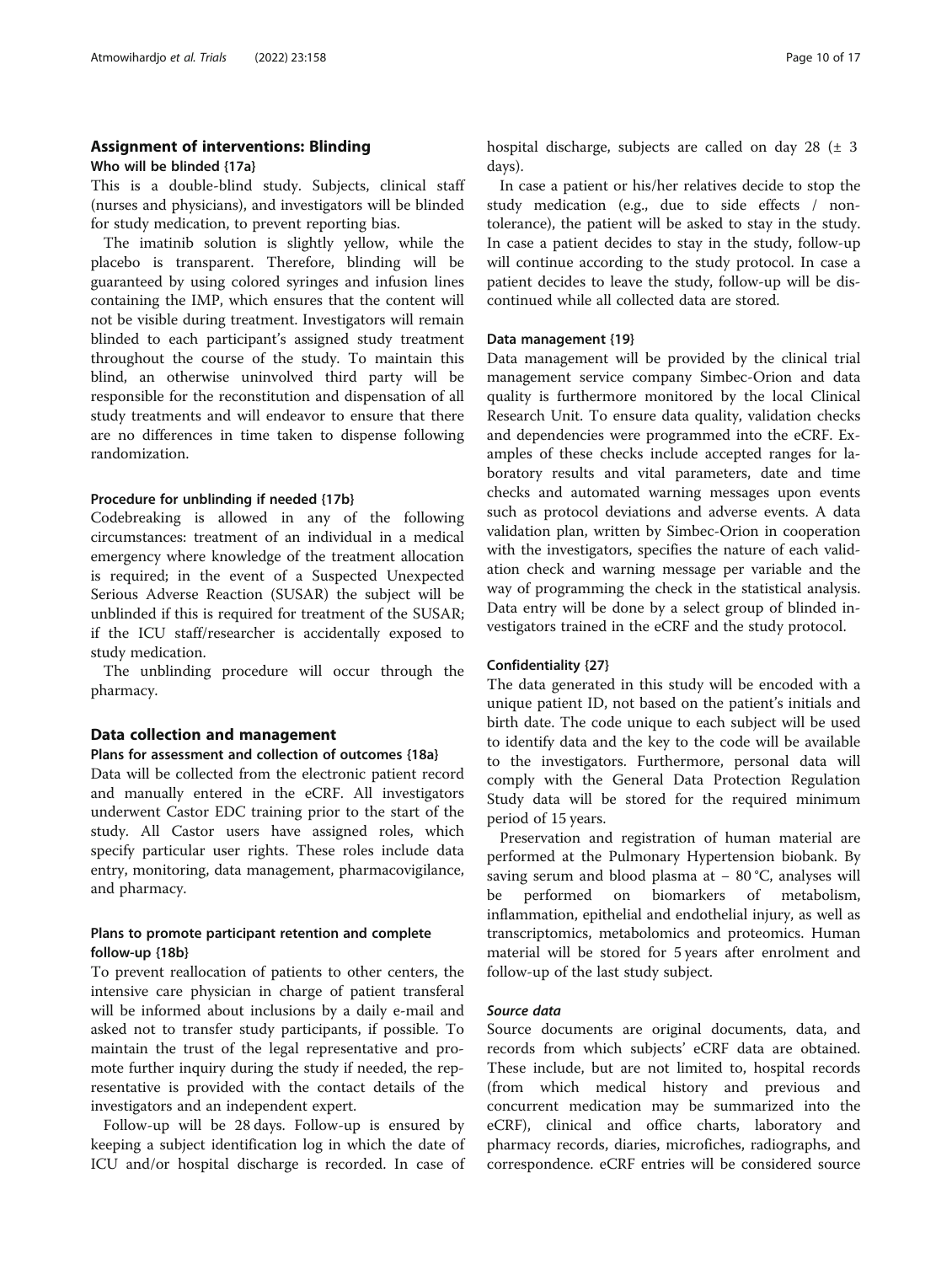data if the eCRF is the site of the original recording (i.e. there is no other written or electronic record of data).

Several data fields in the eCRF are considered source documents, in particular, the following data fields: smoking; ECG; parts of the in- and exclusion criteria, e.g., chronic oxygen use and concomitant use of other medication.

Although the electronic patient file is considered the primary source document, the grading of the severity of (severe) adverse events is not always mentioned in the electronic patient file and is therefore subject to the interpretation of the study physician.

All documents will be stored safely in confidential conditions. On all study-specific documents, other than the signed consent, the subject will be referred to by the study Patient ID code, not by name.

The only trial staff as listed on the Delegation Log shall have access to trial documentation other than the regulatory requirements listed below.

## Plans for collection, laboratory evaluation and storage of biological specimens for genetic or molecular analysis in this trial/future use {33}

Blood samples will be collected on days 1, 2, 4, 7, and 10.

- 2 ethylenediaminetetraacetic acid tubes (of 5 mL) and 1 heparin-gel tube (of 5 mL) will be drawn on days 1, 2, 4, 7, and 10 for clinical safety laboratory measurements (1 tube each), and to serve as study material (1 tube each).
- 1 Paxgene tube (of 2.5 mL) will be drawn on days 1 and 4 to serve as study material.
- A lithium heparin tube (4 mL) will be drawn during IMP infusion, 2 h after the start of IMP infusion (i.e., at the end of the infusion), 4 h and 8 h after the start of IMP infusion on day 1 for pharmacokinetic measurements.
- A lithium heparin tube (4 mL), two citrate tubes (2.7 mL), and a serum gel tube (5 mL) will be drawn on days 1, 2, 4, 7, and 10 to serve as study material.
- Arterial blood gas on days 1, 2, 4, 7, and 10.

The serum and plasma samples (referred to as "study material") will be used for analyses of pharmacokinetics, immune responses, inflammatory parameters and parameters of endothelial and epithelial injury. These analyses will be performed as post hoc analyses.

Statistical methods

## Statistical methods for primary and secondary outcomes {20a}

The primary endpoint is the change in extravascular lung water index (ΔEVLWi) between day 1 (baseline)

and day 4. The primary endpoint will be expressed as mean ± standard deviation, or in case of non-normal distribution, as median  $\pm$  interquartile (IOR) range, and tested for the statistical difference using a  $t$ -test or a Mann-Whitney *U* test in case of non-normal distribution. In addition, the ANCOVA analysis will be performed.

For all parameters below, the statistical comparison will be performed between the placebo and the imatinib group (Table [4\)](#page-11-0).

IQR interquartile range, MWU Mann-Whitney U, SD standard deviation

## Interim analyses {21b}

There will be no interim analyses on efficacy. Interim analyses on safety will be performed in accordance with the Data Safety and Monitoring Board (DSMB) and will be performed. The DSMB gives advice based on safety reports. The decision to terminate the study lies with the trial coordinator.

## Methods for additional analyses (e.g., subgroup analyses) {20b}

#### Other study parameters

Plasma concentrations of imatinib at  $C_{\text{trough}}$  will be described by descriptive statistics, including mean, SD, minimum, maximum, and median. Nonlinear mixed effect modeling as implemented in the NONMEM program (Version 6, Globomax LLC, Hanover, MD, USA) will be used for data analysis. S-Plus (Version 6.2, Insightful Software, Seattle WA) and R (version 7.2) will be used to visualize the data.

Using a previously validated imatinib PK model, the population pharmacokinetics of imatinib will be characterized in terms of clearance, the volume of distribution, and parameters that describe protein binding/ free fraction and bioavailability. Betweenpatient and, if applicable, within-patient variability in these parameters will be estimated. The goodness-of-fit of the population PK models will be judged by the goodness-of-fit plots (created by using Pirana and Xpose (version 4.3.2, Niclas Jonsson and Mats Karlsson, Uppsala, Sweden)) as well as the precision of the parameter estimates and the magnitude of residual variability. In addition, the objective function value (OFV) will be used to statistically assess the goodness of fit; whether the addition of a parameter in the model statistically significantly improves the fit will be determined with the likelihood ratio test. A p-value below 0.05 in a chi-squared distribution with one degree of freedom will be considered statistically significant.

Covariate analysis To explain pharmacokinetic between- and within-patient variability, covariates will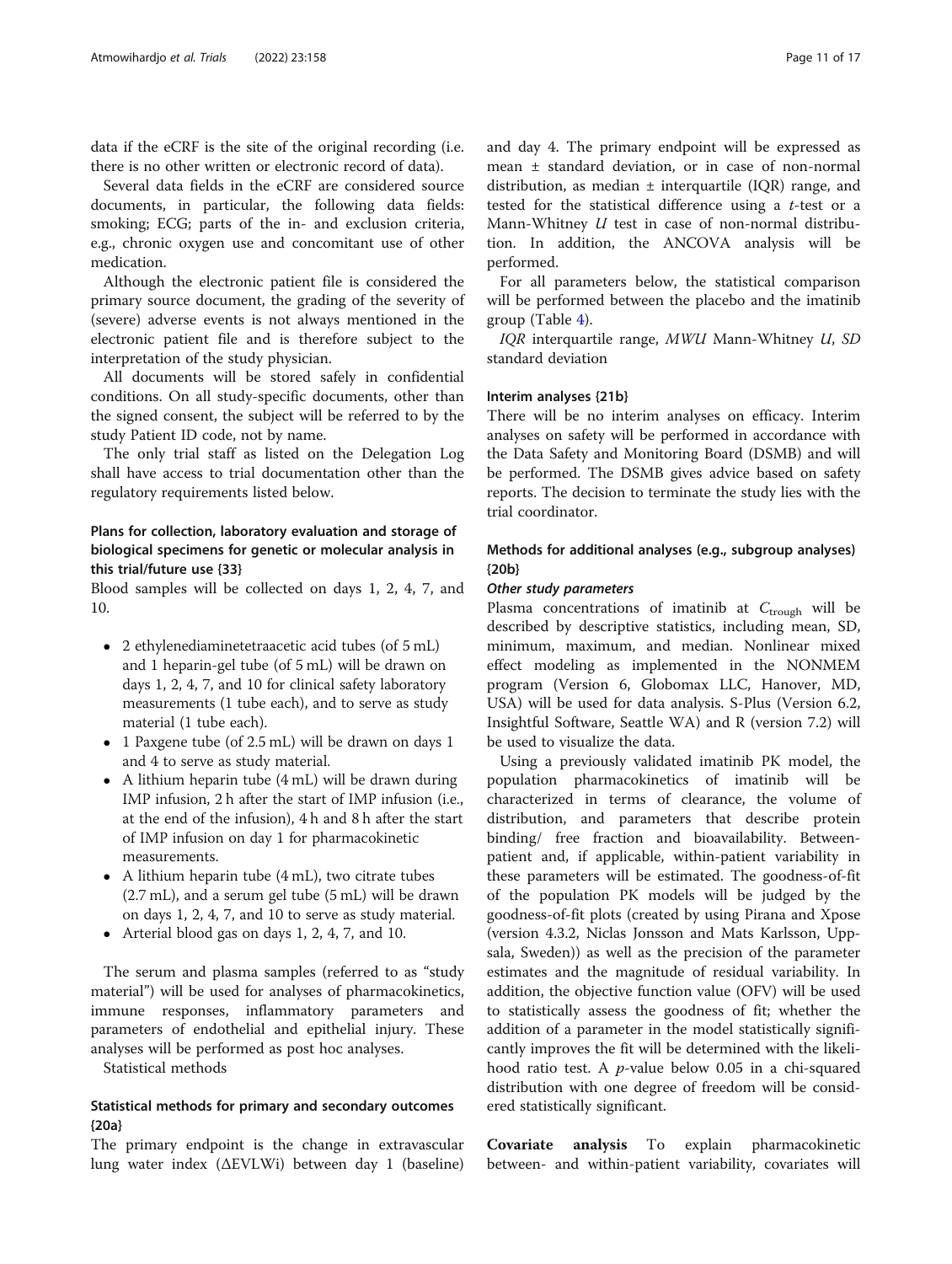<span id="page-11-0"></span>

|  | Table 4 Parameters |
|--|--------------------|
|--|--------------------|

| Parameter                                                              | Presentation                        | <b>Test</b>              |  |  |
|------------------------------------------------------------------------|-------------------------------------|--------------------------|--|--|
| PVPi (days 1, 2, 4, and 7)                                             | Mean $\pm$ SD                       | Linear mixed model       |  |  |
| Oxygenation index (days 1, 2, 4, 7, 10, and 28)                        | Mean $\pm$ SD                       | Linear mixed model       |  |  |
| PaO <sub>2</sub> /FiO <sub>2</sub> ratio (days 1, 2, 4, 7, 10, and 28) | Mean $\pm$ SD                       | Linear mixed model       |  |  |
| Airway driving pressure (days 1, 2, 4, 7, 10, and 28)                  | Mean $\pm$ SD                       | Linear mixed model       |  |  |
| Compliance (days 1, 2, 4, 7, 10, and 28)                               | Mean $\pm$ SD                       | Linear mixed model       |  |  |
| Mechanical power (days 1, 2, 4, 7, 10, and 28)                         | Mean $\pm$ SD                       | Linear mixed model       |  |  |
| SOFA score (days 1, 2, 4, 7, 10, and 28)                               | $Mean + SD$                         | Linear mixed model       |  |  |
| Number of ventilator-free days (days 1 to 28)                          | $Mean + SD$                         | T-test                   |  |  |
| Duration of mechanical ventilation (days) (days 1 to 28)               | Mean $\pm$ SD                       | T-test                   |  |  |
| Length of ICU stay (days) (days 1 to 28)                               | Mean $\pm$ SD                       | T-test                   |  |  |
| Hospital length of stay (days) (days 1 to 28)                          | Mean $\pm$ SD                       | T-test                   |  |  |
| 28-day mortality                                                       | Number (%)                          | Cox prop. Hazards        |  |  |
| Plasma biomarkers (days 1, 2, 4, 7, and 10)                            | Median $\pm$ IOR                    | MWU / Linear mixed model |  |  |
| Blood cell counts (days 1, 2, 4, 7, and 10)                            |                                     |                          |  |  |
| RBC                                                                    | Mean $\pm$ SD                       | Linear mixed model       |  |  |
| <b>WBC</b>                                                             | Mean $\pm$ SD                       | Linear mixed model       |  |  |
| Thrombocytes                                                           | Mean $\pm$ SD                       | Linear mixed model       |  |  |
| Kidney function (days 1, 2, 4, 7, and 10)                              |                                     |                          |  |  |
| Creatinine                                                             | Mean $\pm$ SD                       | Linear mixed model       |  |  |
| eGFR                                                                   | Mean $\pm$ SD                       | Linear mixed model       |  |  |
| Liver enzymes (days 1, 2, 4, 7, and 10)                                |                                     |                          |  |  |
| ALT                                                                    | Mean $\pm$ SD<br>Linear mixed model |                          |  |  |
| AST                                                                    | Mean $\pm$ SD                       | Linear mixed model       |  |  |
| Bilirubin                                                              | $Mean + SD$                         | Linear mixed model       |  |  |
| y-glutamyl transferase                                                 | $Mean + SD$                         | Linear mixed model       |  |  |
| Alkaline phosphatase                                                   | Mean $\pm$ SD                       | Linear mixed model       |  |  |
| NT-proBNP (days 1, 2, 4, 7, and 10)                                    | Median $\pm$ IQR                    | Linear mixed model       |  |  |
| SAEs / AE                                                              | Number (%)                          | Descriptive              |  |  |
| ECG ( $\Delta$ QTc time day 1 versus day 4)                            | Mean $\pm$ SD                       | T-test                   |  |  |

be tested in a two-step approach using the data of all available Impentri trial patients (oral and IV). In the first step, all different covariates will be introduced to the structural model separately and tested for their significance and improvement of the fit. A *p*-value of  $< 0.05$ , determined with the likelihood ratio test (OFV drop of at least 3.8 units), will be considered statistically significant during this step of the analysis. In the second step, all covariates selected during the first step will be included in the model, yielding the intermediate model. A backward elimination procedure (multivariate analysis) will subsequently be used to develop the final model. A covariate will be retained in the model if exclusion results are a statistically significant worsening of the fit, again determined with the likelihood ratio test. A  $p$ value < 0.01, corresponding to an OFV increase of at least 6.6 units will be applied for this purpose to correct for the multiple testing phenomenon. Covariates that will be considered include estimated glomerular filtration rate (eGFR), sex, age, body weight and length (body surface area, body mass index), comorbidity, concomitant medication, AAG and albumin levels. The resulting PK model or PK derivatives (AUC  $C_{\text{max}}$  or  $C_{\text{through}}$  free/ total) will be used for further outcome analysis.

Methods in analysis to handle protocol non-adherence and any statistical methods to handle missing data {20c} An intention-to-treat analysis will be used, including all patients that underwent randomization.

## Plans to give access to the full protocol, participant leveldata and statistical code {31c}

The full protocol will be available, as well as the statistical analysis plan. The study database will be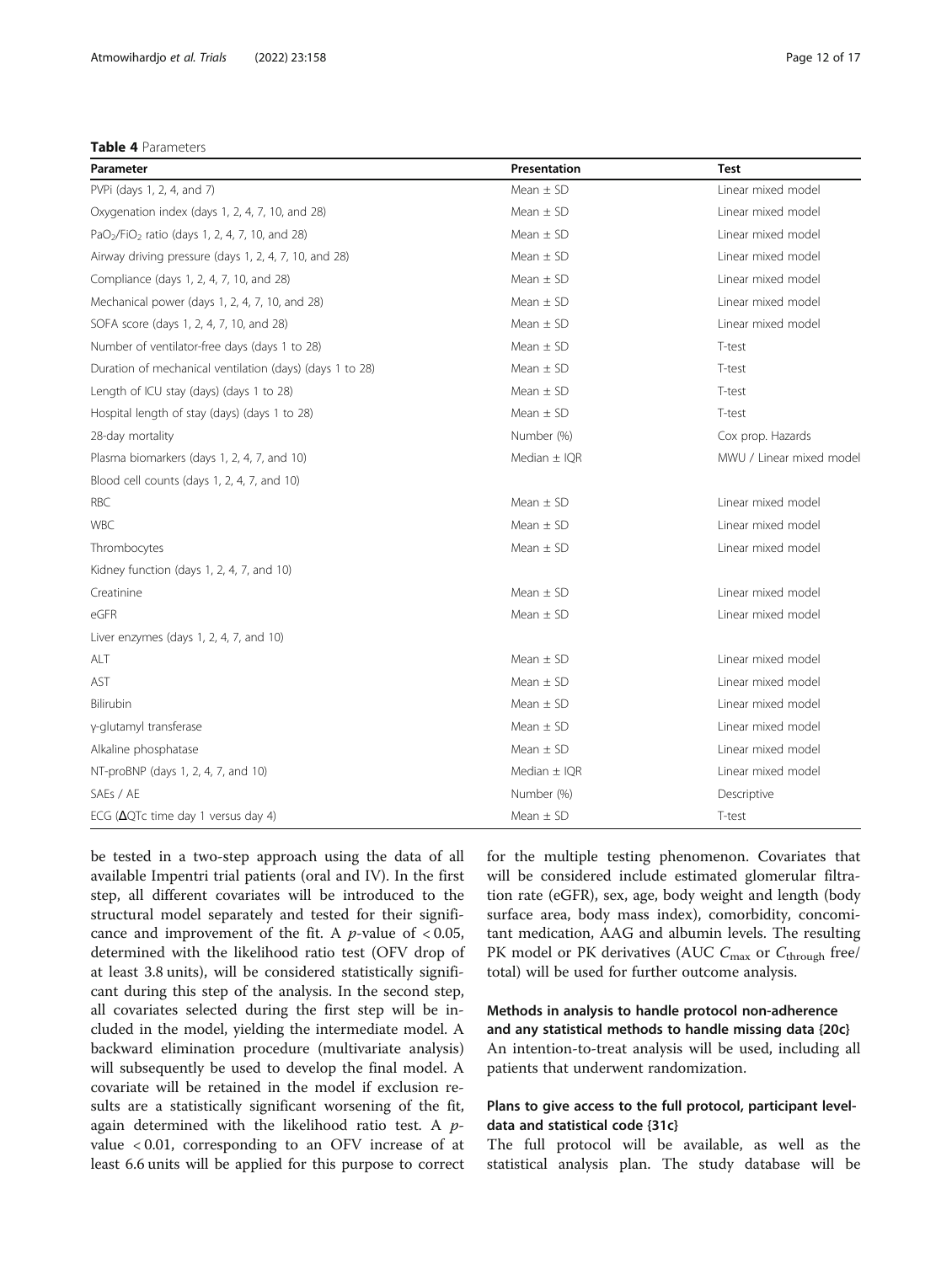available in anonymized form upon request by third, academic partners.

## Oversight and monitoring

## Composition of the coordinating center and trial steering committee {5d}

The coordinating center is the Amsterdam UMC, location VUMC. It is an investigator-initiated study which means the Amsterdam UMC is responsible for funders, study design, management, analyses, interpretation of data, and publishing the data.

The steering committee members are:

Dr. J. Aman, Project leader, Dept. of Pulmonary DiseasesAmsterdam UMC, Amsterdam, The Netherlands

Prof. Dr. H.J. Bogaard, Dept. of Pulmonary DiseasesAmsterdam UMC, Amsterdam, The Netherlands

Dr. L.D.J. Bos, Principal investigator AMC, Dept. of Pulmonary Diseases & Dept. of Intensive CareAmsterdam UMC, Amsterdam, The Netherlands

Prof. dr. L. Heunks, Principal investigator VUmc, Dept. of Intensive CareAmsterdam UMC, location VUMC, Amsterdam, The Netherlands

Dr. N. Juffermans, Principal investigator OLVG, Dept. of Intensive CareOLVG Oost & Amsterdam UMC, Amsterdam, The Netherlands

Prof. dr. M.J. Schultz, Dept. of Intensive CareAmsterdam UMC, location AMC, Amsterdam, The Netherlands

Prof. dr. P.R. Tuinman, Dept. of Intensive CareAmsterdam UMC, location VUMC, Amsterdam, The Netherlands

The daily activities are handled by L. Atmowihardjo and J.R. Schippers under the supervision of L. Bos and J. Aman. Meetings for this team are weekly.

## Composition of the data monitoring committee, its role and reporting structure {21a}

The DSMB is composed of three persons. They are chosen for their expertise in either clinical trials, ARDS, or IMP studies on the ICU. The responsibilities of the DSMB are to evaluate study progress, make recommendations, and assist in solving problems raised by the chief investigator and advise the chief investigator whether or not to continue with the study. They also inform the METC and board of directors about this advice. We declare that the DSMB is independent and has no conflict of interest.

Furthermore, an independent monitor provided by the clinical research department of the VUMC conducts remote monitoring and on-site visits at all participating sites. Monitoring visits are scheduled after the inclusion of the first 2–3 patients, repeated after randomization of the 15th patient and after the last subject visit at a particular site. After database lock, remote close-out is conducted through completion of a close-out checklist by the local PI or delegate.

## Adverse event reporting and harms {22}

## Reporting of adverse events (AE) and serious adverse events (SAE)

Due to the nature of the disease, the incidence of AEs and SAEs, as well as the risk of death due to the underlying condition, is high (the hospital mortality in ventilated ICU patients is 21%). In clinical studies conducted in patients with ARDS, changes in vital parameters are frequent, including temporary changes in blood pressure and gas exchange parameters, as are deviations in laboratory values and ECG values.

## AE reporting

Given the high incidence of adverse events inherent to the nature of the underlying condition (i.e., ARDS), given the safety of imatinib as observed in COVID-19 pneumonitis before (COUNTER-COVID study), and given the regular recording of vital signs and blood and ECG parameters as safety indicators in the eCRF, we propose not to report AEs in a standard fashion, except for the following events: pulmonary embolism, as detected on contrast-enhanced chest CT, not leading to circulatory or pulmonary instability, the occurrence of infections, requiring initiation of antibiotic therapy; nonlife-threatening infusion reactions, including but not limited to skin rash.

## SAE reporting

Given the high incidence of adverse events inherent to the nature of the underlying condition (i.e., ARDS), and given the safety of imatinib as observed in COVID-19 pneumonitis before (COUNTER-COVID study), we propose not to report all serious events as SAEs.

The following SAEs will be reported: death due to any cause; cardiopulmonary SAEs such as the need for extracorporeal membrane oxygenation, cardiac events like arrhythmias requiring CPR or medical resuscitation, thrombo-embolic events with life-threatening circulatory or pulmonary instability, spontaneous bleeding, requiring blood transfusion, or surgical intervention or myocardial infarction. Furthermore reported will be the following: the need for renal replacement therapy; liver failure (hepatic SOFA score > 4); hematologic SAEs such as thrombocytopenia (< $50^{\circ}10^9$ /L), diffuse intravascular coagulation, leukocytopenia  $( $2^{\wedge}10^9/L$ ),$ anemia (hemoglobin < 4 mmol/L); intracranial bleeding or ischemic stroke and life-threatening infusion reactions, requiring intensification of existing intensive care treatment, including additional vasopressor, fluid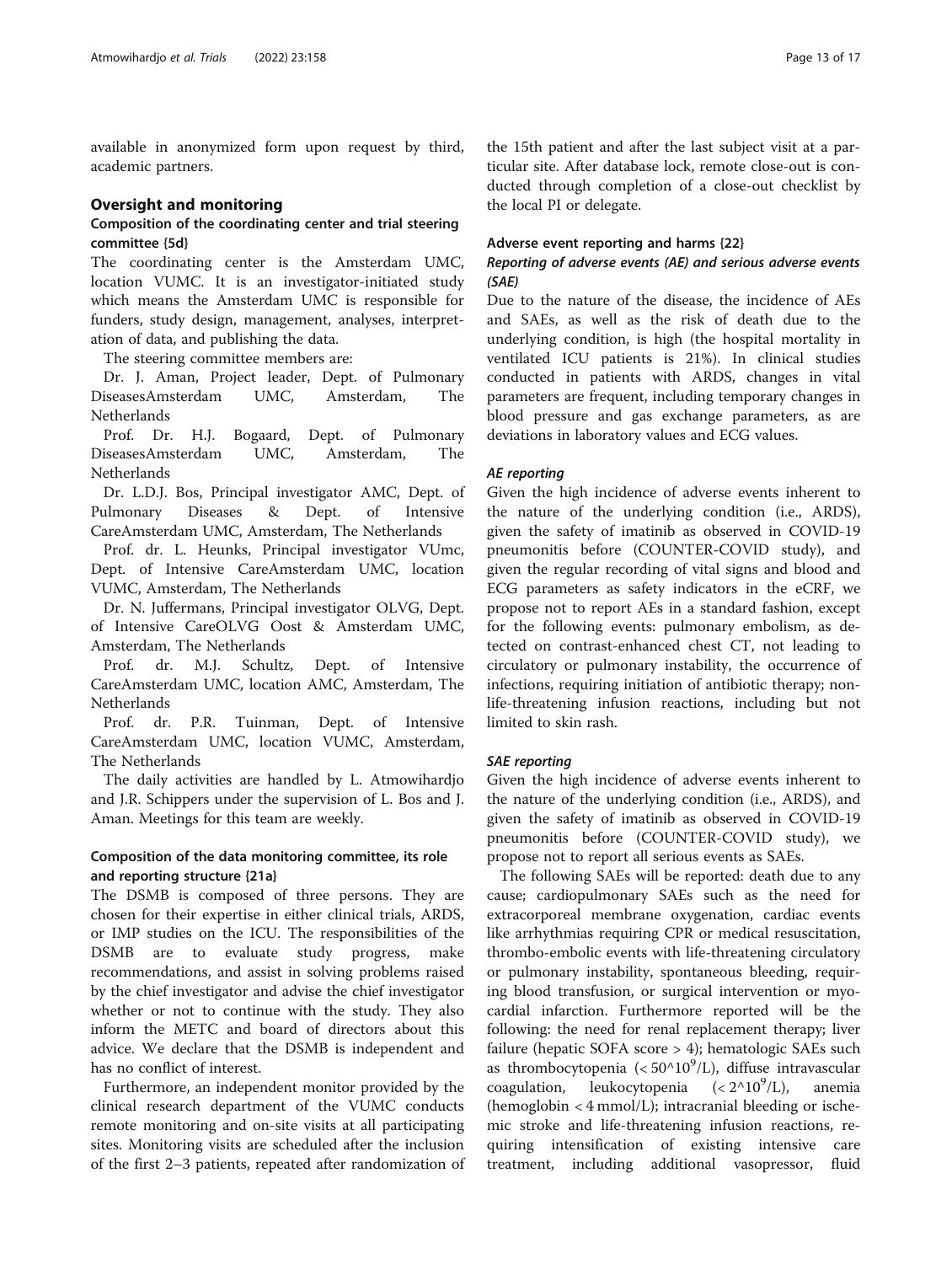support, corticosteroids, and antihistamines. Lastly, any unexpected serious event judged as an "untoward medical occurrence" will be reported as an SAE.

If the trial site personnel are unable to complete the electronic SAE form within 24 h after receiving information about the event, the initial reporting must be done on the paper SAE report and e-mailed to Simbec-Orion Pharmacovigilance (within 24 h of awareness) at [pharmacovigilance@simbecorion.com](mailto:pharmacovigilance@simbecorion.com). The trial site should report the event in the electronic SAE form of the eCRF as soon as possible.

A medically qualified person at the trial site identified on the delegation log with this responsibility must assess the SAE. The Principal Investigator or delegated subinvestigators are responsible for the SAE reporting procedures at the site during the trial and must always sign off on each SAE (regardless of whether reported using the electronic or paper form) even if another site staff has reported the event on behalf of the investigators.

The following events will not be reported as SAEs: fall in blood pressure, requiring fluid resuscitation or inotropic medication; respiratory failure, requiring intensification of mechanical ventilation, prone positioning, or bronchial intervention; a decrease in eGFR or urine output, not requiring renal replacement therapy

## Reporting of suspected unexpected serious adverse reactions (SUSARs)

Simbec-Orion pharmacovigilance holds the responsibility of submissions to the Netherlands Competent Authority and Central Ethics committee (EC) and will report the following SUSARs to the METC: SUSARs that have arisen during this clinical trial that was assessed by the METC and SUSARs that have arisen in other clinical trials of the same sponsor and with the same medicinal product and that could have consequences for the safety of the subjects involved in this clinical trial that was assessed by the METC.

The sponsor will provide expedited reports for all SUSARs to the competent authorities in the other Member States, according to the requirements of the Member States.

The expedited reporting will occur not later than 15 calendar days after the sponsor has first knowledge of the adverse reactions. For fatal or life-threatening cases, the term will be maximal 7 calendar days for a preliminary report with another 8 calendar days for completion of the report.

## Frequency and plans for auditing trial conduct {23} Not applicable.

## Plans for communicating important protocol amendments to relevant parties (e.g., trial participants, ethical committees) {25}

A "substantial amendment" is defined as an amendment to the terms of the METC application, or to the protocol or any other supporting documentation, that is likely to affect to a significant degree: the safety or physical or mental integrity of the subjects of the trial; the scientific value of the trial; the conduct or management of the trial; or the quality or safety of any intervention used in the trial.

All substantial amendments will be notified to the METC and the competent authority.

Non-substantial amendments will not be notified to the accredited METC and the competent authority but will be recorded and filed by the sponsor.

#### Dissemination plans {31a}

The data generated by this study will be presented at international conferences and published in key journals. The publication will be in accordance with the basic principles of the Central Committee on Research Involving Human Subjects (CCMO) statement on publication policy (see [https://www.ccmo.nl/publicaties/](https://www.ccmo.nl/publicaties/publicaties/2002/03/15/ccmo-notitie-publicatiebeleid) [publicaties/2002/03/15/ccmo-notitie-publicatiebeleid](https://www.ccmo.nl/publicaties/publicaties/2002/03/15/ccmo-notitie-publicatiebeleid)).

## **Discussion**

In the quest for novel treatment options for COVID-19 induced ARDS, the tyrosine kinase inhibitor imatinib showed promising results in models of inflammatory injury to the pulmonary vasculature. It stabilizes the alveolar-capillary barrier and prevents vascular fluid leakage, resulting in the hypothesis that imatinib treatment may reverse the detrimental alveolar edema observed in ARDS and thereby hasten recovery from respiratory failure.

A major strength of the study is that the driving pathophysiological processes of ARDS, pulmonary vascular inflammation and leak, and the clinical outcomes related to these processes, are evaluated in parallel. The extravascular lung water index (EVLWi) was chosen as the primary endpoint to test the hypothesis that imatinib reduces pulmonary edema, with potentially beneficial effects on secondary outcomes like mortality, time on mechanical ventilation, and ventilation parameters. The trial will therefore provide valuable insights into the role of pulmonary vascular leak in ARDS and its clinical outcomes. Currently, there is conflicting evidence surrounding the prognostic value of EVLWi in ARDS patients [BALTI 2006, [[41\]](#page-16-0)], with no high-quality prospective studies yet showing a clear benefit of decreased EVLWi on mortality and other clinical parameters. This study therefore also aims to add to the body of evidence investigating the clinical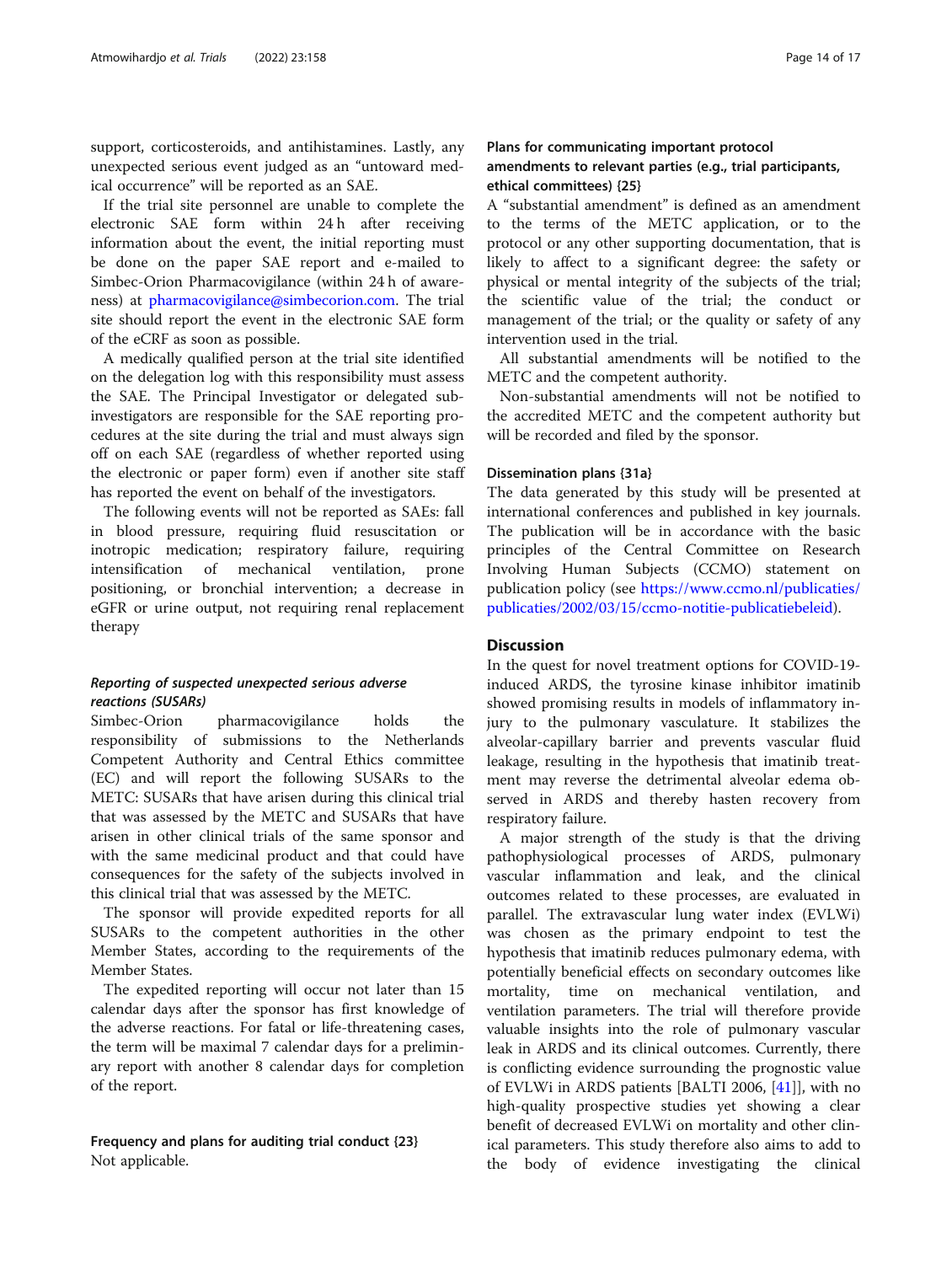<span id="page-14-0"></span>significance of changes in EVLWi for ARDS prognosis. As an additional strength of this study, biomarkers of inflammation and endothelial injury are measured, providing information on the various components of ARDS pathophysiology, as well as pharmacokinetic measurements, which will be used to model drug-effect relationships. Lastly, the double-blinded character of the study is powerful, limiting performance bias.

A possible difficulty might be other ongoing intervention trials involving COVID-19 patients, which could limit inclusion rate, particularly in the academic centers. This potential problem was addressed by including a variety of peripheral and academic hospitals as participating sites. Participant dropout due to transfer of recruited patients to non-participating centers was accounted for in the sample size calculation. Additionally, at the time of the submission of this protocol, the incidence of COVID-19-related ICU admissions is decreasing in the Netherlands, which poses a risk to reaching the target sample size. To account for the declining inclusion rate, the expansion of the inclusion criteria to encompass non-COVID-19-related ARDS will be considered.

Given the worldwide prevalence of ARDS and specifically COVID-19-induced respiratory failure, finding effective treatment options for the critically ill is of utmost importance. Imatinib could provide a valuable addition to the currently still sparse treatment options for ARDS. The INVENT COVID trial is the first randomized controlled trial investigating the efficacy and safety of IV imatinib in COVID-19-induced ARDS. It will provide valuable insights into imatinib as a strategy to protect the alveolocapillary barrier, which, if proven effective, may extend beyond the current coronavirus pandemic to treat non-COVID-19 ARDS.

#### Abbreviations

AAG: Alpha-1-acid glycoprotein; ALT: Alanine transaminase; ARDS: Acute respiratory distress syndrome; AST: Aspartate transaminase; CCMO: Central Committee on Research Involving Human Subjects; in DutchCentrale Commissie Mensgebonden Onderzoek; COVID-19: Coronavirus disease caused by infection with severe acute respiratory syndrome coronavirus 2 (SARS-CoV-2); DSMB: Data Safety Monitoring Board; eCRF: Electronic case report file; EDC: Electronic Data Capture; EU: European Union; EudraCT: European drug regulatory affairs Clinical Trials; EVLW: Extravascular lung water; EVLWi: Extravascular lung water indexed against predicted body weight or surface area; FiO<sub>2</sub>: Fraction of inspired oxygen; GCP: Good Clinical Practice; ICU: Intensive care unit; IV: Intravenous; IMP: Investigational Medicinal Product; IMPD: Investigational Medicinal Product Dossier; IQR: Interquartile range; METC : Medical research ethics committee (MREC); in Dutch: medisch-ethische toetsingscommissie (METC); OFV: Objective function value; PaO<sub>2</sub>: Partial pressure of arterial oxygen; PiCCO: Pulse Contour Cardiac Output. Used to measure a patient's hemodynamic status.; PVPi: Pulmonary vascular permeability indexed against predicted body weight or surface area; (S)AE: (Serious) adverse event; SOFA: Sequential organ failure assessment; SOP: Standard operating procedure; Sponsor: The Sponsor is the party that commissions the organization or performance of the research for example a pharmaceutical company, academic hospital, scientific organization, or investigator. A party that provides funding for a study but does not commit is not regarded as the sponsor but referred to as a subsidizing party.; SUSAR

: Suspected Unexpected Serious Adverse Reaction; TMF: Trial Master File; ULN: Upper limit of normal; WMO: Medical Research Involving Human Subjects Act; in Dutch: Wet Medisch-wetenschappelijk Onderzoek met Mensen

#### Acknowledgements

Not applicable.

#### Authors' contributions {31b}

JA is the coordinating investigator who conceived the study and led the proposal and protocol development; LB contributed to study design and writing the statistical analysis plan. LA, JS, LH, PRT, MS, and SDS contributed to protocol development. IHB, PMB, KP, and NvR advised on pharmacology and pharmacokinetics. All authors read and approved the final study protocol. LA and JS wrote and formatted this summary. All authors read and approved this summary.

#### Funding {4}

This project has received funding from the Innovative Medicines Initiative 2 Joint Undertaking under grant agreement number 101005142. This Joint Undertaking receives support from the European Union's Horizon 2020 research and innovation program and EFPIA. For more information, see [www.imi.europa.eu](http://www.imi.europa.eu)

#### Availability of data and materials {29}

Access to the final dataset will be given to all actively participating study members. This process will be controlled by the trial coordinator. The dataset will be stored on a secure disk and will be password protected. After the initial analyses by the study team, an anonymized database will be available upon request for additional studies by academic partners.

#### **Declarations**

#### Ethics approval and consent to participate {24}

The trial received ethical approval from the medical ethics review committee of the Amsterdam UMC, location VUMC, on 22.01.2021. The file number is 2020.0752. We certify that this trial has received approval from the appropriate ethical committee as described above. Consent for publication {32}

Since all patients are intubated at randomization the legal representative will be asked for permission. The patient will be asked for permission as quickly as possible.

#### Competing interests {28}

JA is the inventor of a patent (WO2012150857A1, 2011) covering protection against endothelial barrier dysfunction through inhibition of the tyrosine kinase Abl-related gene (Arg). JA has served as a non-compensated scientific advisor for Exvastat<sup>TM</sup>. All other authors have no competing interests.

#### Author details

<sup>1</sup>Dept. of Intensive Care, Amsterdam UMC location AMC, Amsterdam, The Netherlands. <sup>2</sup>Dept. of Pulmonology, Amsterdam UMC location VUMC Amsterdam, The Netherlands. <sup>3</sup> Hospital Pharmacy, Amsterdam UMC location VUMC, Amsterdam, The Netherlands. <sup>4</sup>Exvastat, Cambridge, England.<br><sup>5</sup>Simbos Orion, Morthur Tudfil, England. <sup>6</sup>Dopt, of Intensive Care, Am Simbec-Orion, Merthyr Tydfil, England. <sup>6</sup>Dept. of Intensive Care, Amsterdam UMC, location VUMC, Amsterdam, The Netherlands. <sup>7</sup>Dept. of Intensive Care, Onze Lieve Vrouwe Gasthuis (OLVG), Amsterdam, The Netherlands.

#### Received: 1 June 2021 Accepted: 27 January 2022 Published online: 16 February 2022

#### References

- 1. Network ARDS, Brower RG, Matthay MA, Morris A, Schoenfeld D, Thompson BT, et al. Ventilation with lower tidal volumes as compared with traditional tidal volumes for acute lung injury and the acute respiratory distress syndrome. N Engl J Med. 2000;342(18):1301–8. [https://doi.org/10.1056/](https://doi.org/10.1056/NEJM200005043421801) [NEJM200005043421801.](https://doi.org/10.1056/NEJM200005043421801)
- 2. Amado-Azevedo J, van Stalborch AD, Valent ET, Nawaz K, van Bezu J, Eringa EC, et al. Depletion of Arg/Abl2 improves endothelial cell adhesion and prevents vascular leak during inflammation. Angiogenesis. 2021;26:1–17. [https://doi.org/10.1007/s10456-021-09808-3.](https://doi.org/10.1007/s10456-021-09808-3)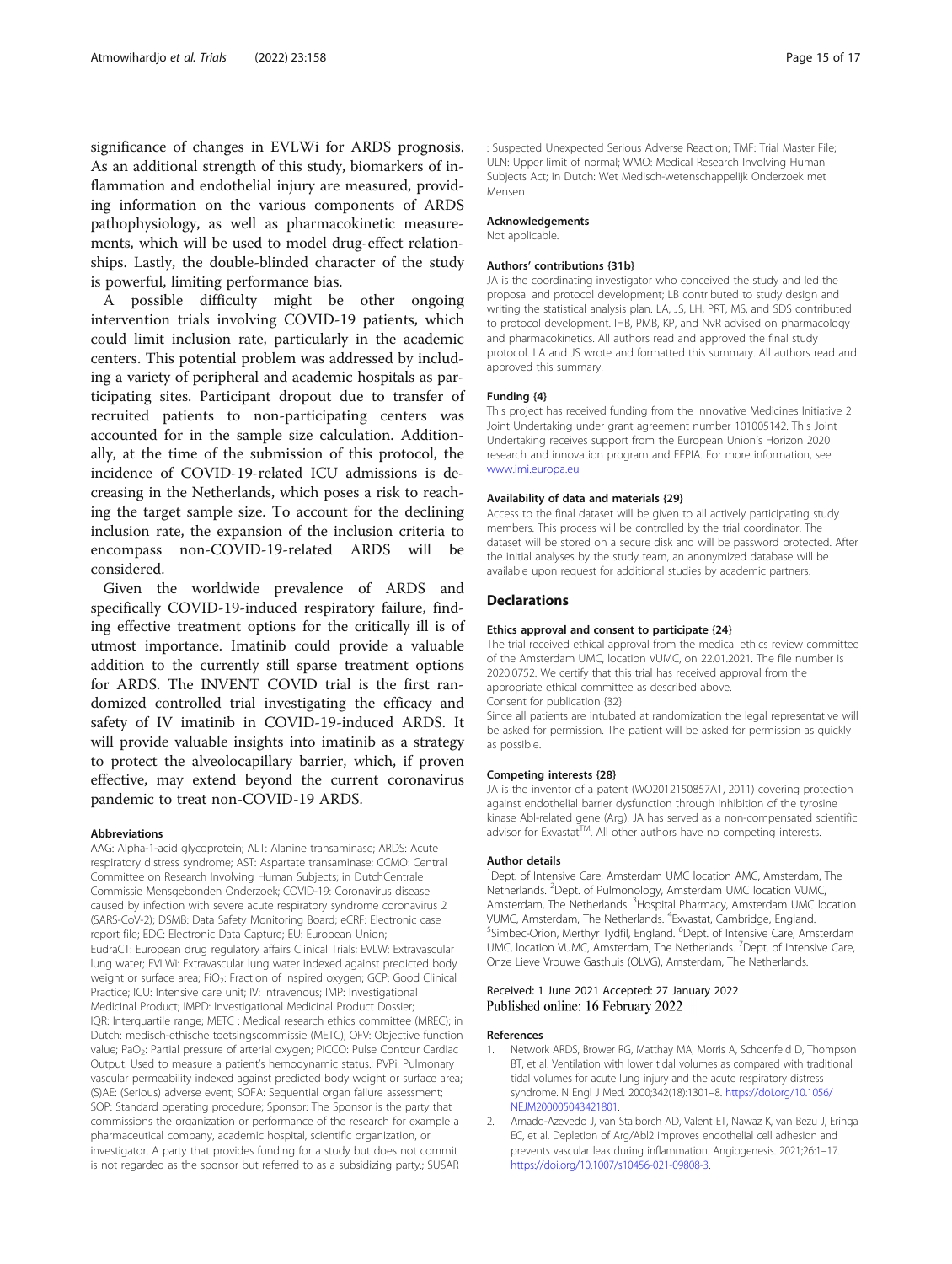- <span id="page-15-0"></span>3. Aman J, van Bezu J, Damanafshan A, Huveneers S, Eringa EC, Vogel SM, et al. Effective treatment of edema and endothelial barrier dysfunction with imatinib. Circulation. 2012;126(23):2728–38. [https://doi.org/10.1161/CIRCULA](https://doi.org/10.1161/CIRCULATIONAHA.112.134304) [TIONAHA.112.134304.](https://doi.org/10.1161/CIRCULATIONAHA.112.134304)
- 4. Aman J, Duijvelaar E, Botros L, Kianzad A, Schippers JR, Smeele PJ, et al. Oral imatinib to prevent pulmonary vascular leak in Covid-19 – a randomized, double-blind, placebo controlled, clinical trial in patients with severe Covid-19. Lancet Respir Med. 2021;9(9); 957-968.
- 5. Aman J, Peters MJL, Weenink C, van Nieuw Amerongen GP and Vonk-Noordegraaf A. Reversal of vascular leak with imatinib. American Journal of Respiratory and Critical Care Medicine. 2013:188(9);1171-3.
- 6. Definition Task Force ARDS, Ranieri VM, Rubenfeld GD, Thompson BT, Ferguson ND, Caldwell E, et al. Acute respiratory distress syndrome: The Berlin Definition. JAMA. 2012;307(23):2526–33. [https://doi.org/10.1001/jama.2](https://doi.org/10.1001/jama.2012.5669) [012.5669](https://doi.org/10.1001/jama.2012.5669) PMID: [22797452.](https://www.ncbi.nlm.nih.gov/pubmed/22797452)
- Brown LM, Calfee CS, Howard JP, Craig TR, Matthay MA, McAuley DF. Comparison of thermodilution measured extravascular lung water with chest radiographic assessment of pulmonary oedema in patients with acute lung injury. Ann Intens Care. 2013;3(1):25. [https://doi.org/10.1186/2110-582](https://doi.org/10.1186/2110-5820-3-25) [0-3-25.](https://doi.org/10.1186/2110-5820-3-25)
- 8. Carnevale-Schianca F, Gallo S, Rota-Scalabrini D, Sangiolo D, Fizzotti M, Caravelli D, et al. Complete resolution of life-threatening bleomycin-induced pneumonitis after treatment with imatinib mesylate in a patient with Hodgkin's lymphoma: hope for severe chemotherapy-induced toxicity. J Clin Oncol. 2011 Aug 20;29(24):e691–3. [https://doi.org/10.1200/JCO.2011.35.](https://doi.org/10.1200/JCO.2011.35.6733) [6733](https://doi.org/10.1200/JCO.2011.35.6733).
- 9. Chislock EM, Pendergast AM. Abl family kinases regulate endothelial barrier function in vitro and in mice. PLoS ONE. 2013;8:e85231.
- 10. Combes A, Hajage D, Capellier G. et al; EOLIA Trial Group, REVA, ECMONet. Extracorporeal membrane oxygenation for severe acute respiratory distress syndrome. N Engl J Med. 2018;378(21):1965–75. [https://doi.org/10.1056/](https://doi.org/10.1056/NEJMoa1800385) [NEJMoa1800385](https://doi.org/10.1056/NEJMoa1800385).
- 11. Craig TR, Duffy MJ, Shyamsundar M, McDowell C, O'Kane CM, Elborn JS, et al. A randomized clinical trial of hydroxymethylglutaryl- coenzyme a reductase inhibition for acute lung injury (The HARP Study). Am J Respir Crit Care Med. 2011;183(5):620–6. [https://doi.org/10.1164/rccm.201003-0423OC.](https://doi.org/10.1164/rccm.201003-0423OC)
- 12. Deininger MW, Goldman JM, Lydon N, Melo JV. The tyrosine kinase inhibitor CGP57148B selectively inhibits the growth of BCR-ABL-positive cells. Blood. 1997;90(9):3691–8. [https://doi.org/10.1182/blood.V90.9.3691.](https://doi.org/10.1182/blood.V90.9.3691)
- 13. Ferguson ND, Cook DJ, Guyatt GH, Mehta S, Hand L, Austin P, et al. Highfrequency oscillation in early acute respiratory distress syndrome. N Engl J Med. 2013;368(9):795–805. <https://doi.org/10.1056/NEJMoa1215554>.
- 14. Gordon AC, Mouncey PR, Al-Beidh F, Rowan KM, Nichol AD, Arabi YM, et al. The REMAP-CAP Investigators. Interleukin-6 receptor antagonists in critically Ill patients with Covid-19. N Engl J Med. 2021; Epub ahead of print.
- 15. Guérin C, Reignier J, Richard JC, Beuret P, Gacouin A, Boulain T, Mercier E, Badet M, Mercat A, Baudin O, et al; PROSEVA Study Group. Prone positioning in severe acute respiratory distress syndrome. N Engl J Med. 2013;368(23):2159-2168, <https://doi.org/10.1056/NEJMoa1214103>.
- 16. Hill LT. Gut dysfunction in the critically ill − mechanisms and clinical implications. S Afr J Crit Care. 2013;29(1):11–5. [https://doi.org/10.7196/SA](https://doi.org/10.7196/SAJCC.148) [JCC.148.](https://doi.org/10.7196/SAJCC.148)
- 17. Kaneko T, Kawamura Y, Maekawa T, et al. PiCCO Pulmonary Edema Study Group. Global end-diastolic volume is an important contributor to increased extravascular lung water in patients with acute lung injury and acuterespiratory distress syndrome: a multicenter observational study. J Intensive Care. 2014;2(1):25.
- 18. Kim IK, Rhee CK, Yeo CD, Kang HH, Lee DG, Lee SH, et al. Effect of tyrosine kinase inhibitors, imatinib and nilotinib, in murine lipopolysaccharideinduced acute lung injury during neutropenia recovery. Crit Care. 2013; 17(3):R114. <https://doi.org/10.1186/cc12786>.
- 19. Koning NJ, de Lange F, van Meurs M, Ahmed Y, Schwarte LA, van Nieuw Amerongen GP, et al. Reduction of vascular leakage by imatinib is associated with preserved microcirculatory perfusion and reduced renal injury markers in a rat model of cardiopulmonary bypass. Br J Anaesth. 2018;120(6):1165–e1175. <https://doi.org/10.1016/j.bja.2017.11.095>.
- 20. Kurimoto N, Nan YS, Chen ZY, Feng GG, Komatsu T, Kandatsu N, et al. Effects of specific signal transduction inhibitors on increased permeability across rat endothelial monolayers induced by neuropeptide Y or VEGF. Am J Physiol Heart Circ Physiol. 2004;287(1):H100–6. [https://doi.org/10.1152/a](https://doi.org/10.1152/ajpheart.00922.2003) [jpheart.00922.2003.](https://doi.org/10.1152/ajpheart.00922.2003)
- 21. Kushimoto S. A bedside definition of acute respiratory distress syndrome based on a conceptual model. Crit Care. 2013;17(2):418. [https://doi.org/10.11](https://doi.org/10.1186/cc12539) [86/cc12539](https://doi.org/10.1186/cc12539).
- 22. Langberg MK, Berglund-Nord C, Cohn-Cedermark G, Haugnes HS, Tandstad T, Langberg CW. Imatinib may reduce chemotherapy-induced pneumonitis. A report on four cases from the SWENOTECA. Acta Oncol. 2018;57(10):1401– 6. <https://doi.org/10.1080/0284186X.2018.1479072>.
- 23. Letsiou E, Rizzo AN, Sammani S, Naureckas P, Jacobson JR, Garcia JGN, et al. Differential and opposing effects of imatinib on LPS- and ventilator-induced lung injury. Am J Physiol Lung Cell Mol Physiol. 2015;308(3):L259–69. <https://doi.org/10.1152/ajplung.00323.2014>.
- 24. Maggio R, Peragine N, De Propris MS, et al. Immunocompetent cell functions in Ph + acute lymphoblastic leukemia patients on prolonged imatinib maintenance treatment. Cancer Immunol Immunother. 2011;60(4): 599–607. <https://doi.org/10.1007/s00262-010-0966-2>.
- 25. Matthay MA, Ware LB, Zimmerman GA. The acute respiratory distress syndrome. J Clin Invest. 2012;122(8):2731–40. [https://doi.org/10.1172/](https://doi.org/10.1172/JCI60331) [JCI60331.](https://doi.org/10.1172/JCI60331)
- 26. Matthay MA, McAuley DF, Ware LB. Clinical trials in acute respiratory distress syndrome: challenges and opportunities. Lancet Respir Med. 2017;5(6):524– 34. [https://doi.org/10.1016/S2213-2600\(17\)30188-1.](https://doi.org/10.1016/S2213-2600(17)30188-1)
- 27. Montejo JC. Enteral nutrition-related gastrointestinal complications in critically ill patients: a multicenter study. The Nutritional and Metabolic Working Group of the Spanish Society of Intensive Care Medicine and Coronary Units. Crit Care Med. 1999;27(8):1447–53. [https://doi.org/10.1097/](https://doi.org/10.1097/00003246-199908000-00006) [00003246-199908000-00006.](https://doi.org/10.1097/00003246-199908000-00006)
- 28. Mumprecht S, Matter M, Pavelic V, Ochsenbein AF. Imatinib mesilate selectively impairs expansion of memory cytotoxic T cells without affecting the control of primary viral infections. Blood. 2006;108(10):3406–13. [https://](https://doi.org/10.1182/blood-2006-04-018705) [doi.org/10.1182/blood-2006-04-018705](https://doi.org/10.1182/blood-2006-04-018705).
- 29. Wiedemann HP, Wheeler AP, Bernard GR, Thompson BT, Hayden D, et al. National Heart, Lung, and Blood Institute Acute Respiratory Distress Syndrome (ARDS) Clinical Trials Network. Comparison of two fluidmanagement strategies in acute lung injury. N Engl J Med. 2006;354(24): 2564–75. <https://doi.org/10.1056/NEJMoa062200>.
- 30. Overbeek MJ, van Nieuw Amerongen GP, Boonstra A, Smit EF, Vonk-Noordegraaf A. Possible role of imatinib in clinical pulmonary venoocclusive disease. Eur Respir J. 2008;32(1):232–5. [https://doi.org/10.1183/](https://doi.org/10.1183/09031936.00054407) [09031936.00054407.](https://doi.org/10.1183/09031936.00054407)
- 31. Papazian L, Forel JM, Gacouin A. et al; ACURASYS Study Investigators. Neuromuscular blockers in early acute respiratory distress syndrome. N Engl J Med. 2010;363(12):1107–16. <https://doi.org/10.1056/NEJMoa1005372>.
- 32. Peng B, Dutreix C, Mehring G, Hayes MJ, Ben-Am M, Seiberling M, et al. Absolute bioavailability of imatinib (Glivec) orally versus intravenous infusion. J Clin Pharmacol. 2004;44(2):158–62. [https://doi.org/10.1177/00912](https://doi.org/10.1177/0091270003262101) [70003262101](https://doi.org/10.1177/0091270003262101).
- 33. Perkins GD, McAuley DF, Thickett DR, Gao F. The beta-agonist lung injury trial (BALTI): a randomized placebo-controlled clinical trial. Am J Respir Crit Care Med. 2006;173(3):281–7. <https://doi.org/10.1164/rccm.200508-1302OC>.
- 34. RECOVERY Collaborative Group, Horby P, Lim WS, Emberson JR, et al. Dexamethasone in hospitalized patients with Covid-19 - preliminary report. N Engl J Med. 2020; Epub ahead of print. PMID: [32678530](https://www.ncbi.nlm.nih.gov/pubmed/32678530).
- 35. Rhee CK, Lee SH, Yoon HK, Kim SC, Lee SY, Kwon SS, et al. Effect of nilotinib on bleomycin-induced acute lung injury and pulmonary fibrosis in mice. Respiration. 2011;82(3):273–87. <https://doi.org/10.1159/000327719>.
- 36. Rizzo AN, Aman J, van Nieuw Amerongen GP, Dudek SM. Targeting Abl kinases to regulate vascular leak during sepsis and acute respiratory distress syndrome. Arterioscler Thromb Vasc Biol. 2015;35(5):1071–9. [https://doi.](https://doi.org/10.1161/ATVBAHA.115.305085) [org/10.1161/ATVBAHA.115.305085](https://doi.org/10.1161/ATVBAHA.115.305085).
- 37. Schmidt M, Hajage D, Lebreton G, Monsel A, Voiriot G, Levy D, et al. Groupe de Recherche Clinique en REanimation et Soins intensifs du Patient en Insuffisance Respiratoire aiguE (GRC-RESPIRE) Sorbonne Université; Paris-Sorbonne ECMO-COVID investigators. Extracorporeal membrane oxygenation for severe acute respiratory distress syndrome associated with COVID-19: a retrospective cohort study. Lancet Respir Med. 2020;8(11):1121– 31. [https://doi.org/10.1016/S2213-2600\(20\)30328-3.](https://doi.org/10.1016/S2213-2600(20)30328-3)
- 38. Shi H, Han X, Jiang N, et al. Radiological findings from 81 patients with COVID-19 pneumonia in Wuhan, China: a descriptive study. Lancet Infect Dis. 2020;S1473-3099(20):30086–4.
- 39. Singh N, Kumar L, Meena R, Velpandian T. Drug monitoring of imatinib levels in patients undergoing therapy for chronic myeloid leukaemia: